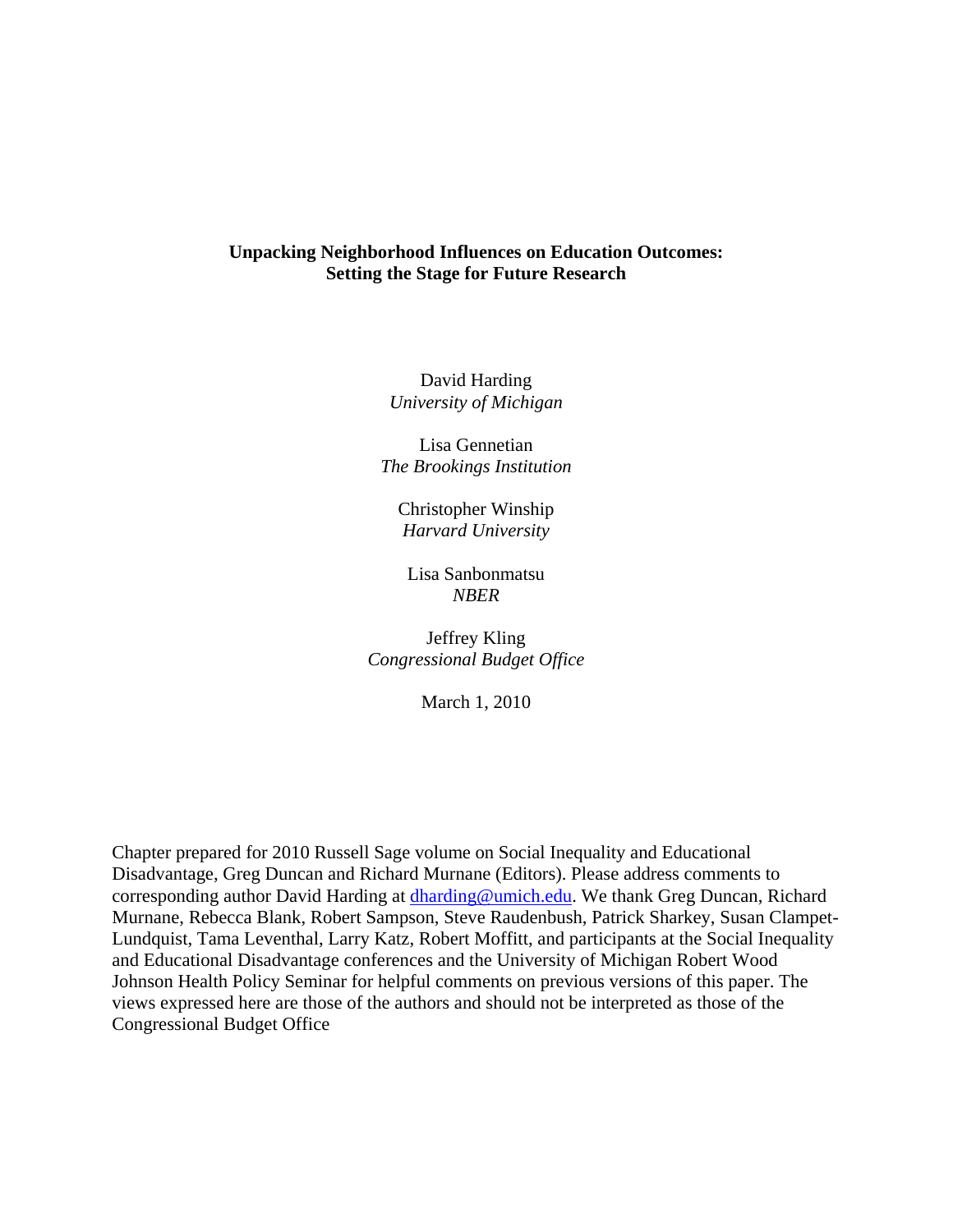## **Summary**

Most existing social science research on neighborhoods conceptualizes neighborhood effects at the macro level, hypothesizing how general neighborhood characteristics such as the poverty rate affect a variety of individual and family outcomes. Contemporary research on this topic has largely failed to recognize the diverse types of families living in poor neighborhoods or the potentially wide variety of ways that they may respond to a given set of neighborhood conditions. Our core argument is that future neighborhood research must seriously consider this diversity both conceptually and methodologically.

 Our hypothesis is that there is considerable heterogeneity in the experiences of youth in the same neighborhood that might vary by their personal or family resources, their ability to cope with or navigate neighborhood circumstances, and the decisions youth and their family make about how, with whom, and where their time is spent. Depending on these and other factors, different youth may get a different "dose" of their neighborhood. This heterogeneity can generate substantial variation in how a given neighborhood characteristic affects any one youth. Youth who live in the same neighborhood may experience it in different ways, leading to **"effect heterogeneity,"** neighborhood effects of different direction or magnitude for different youth.

With a call to pay closer attention to effect heterogeneity as the core of our argument, we motivate future neighborhood research through a simple model that considers youth educational outcomes as a function of neighborhood context, neighborhood exposure, individual vulnerability to neighborhood effects, and non-neighborhood educational inputs. Moving this research agenda forward requires three steps. First, researchers need to shift focus away from broad theories of neighborhood effects and examine the specific **mechanisms** through which the characteristics of a neighborhood might affect an individual. By "mechanisms" we mean the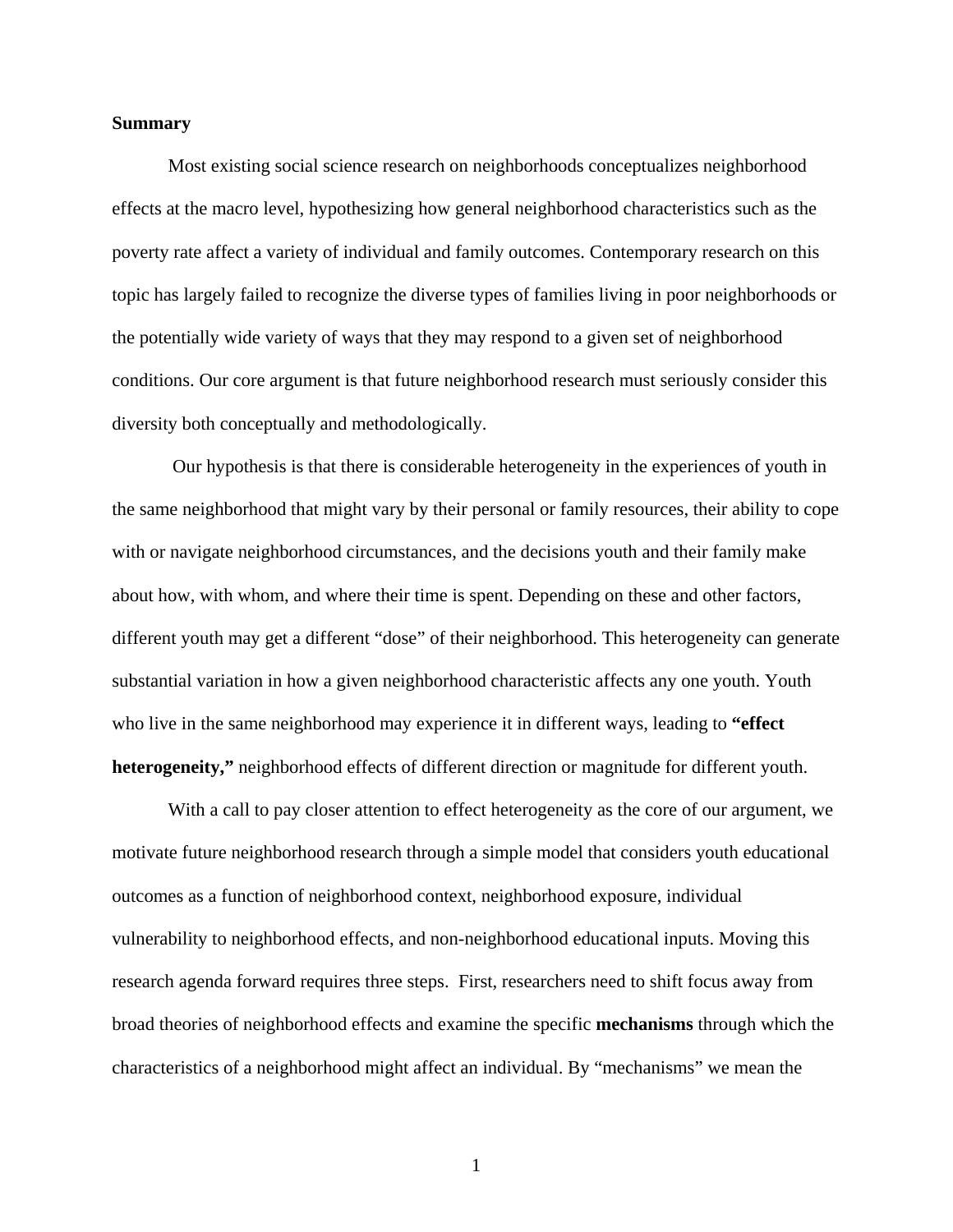social, economic, and cultural processes that create associations between the compositional or demographic characteristics of neighborhoods, such as neighborhood poverty, and individual educational outcomes, such as achievement scores or educational attainment.

Second, neighborhood research desperately needs new and far more nuanced data. In particular, we need data that measure how individuals and families of different types allocate their time between different places, the extent of exposure to different people and locations, as well as the consequent influences on individual behavior.

Third, we advocate for research designs that can unpack the causal effects, if any, of specific neighborhood characteristics as they operate through well-specified mechanisms. Much current neighborhood research, in the language of structural equation models and path analysis, estimates the reduced form or total neighborhood effect. The bane of this literature has been the problem of selection—whether differences in outcomes are due to the neighborhoods themselves or instead reflect differences in the characteristics of individuals who live in different types of neighborhoods. Rather than trying to assess the overall effect of living in a particular type of neighborhood, researchers should strive to examine discrete mechanisms in ways that account for effect heterogeneity.

Part I of this chapter introduces our conceptual framework. Part II argues for a shift from general theories to concrete specifications of mechanisms and sources of effect heterogeneity. Part III describes the need for new, detailed data on social interactions, both neighborhood and non-neighborhood based (including schools) that will allow for measurement of responses and exposure to people and places. Part IV discusses the types of research designs that might profitably be employed to estimate the effects of such interactions on educational outcomes. Part V presents a substantive example through which we illustrate one possible research design.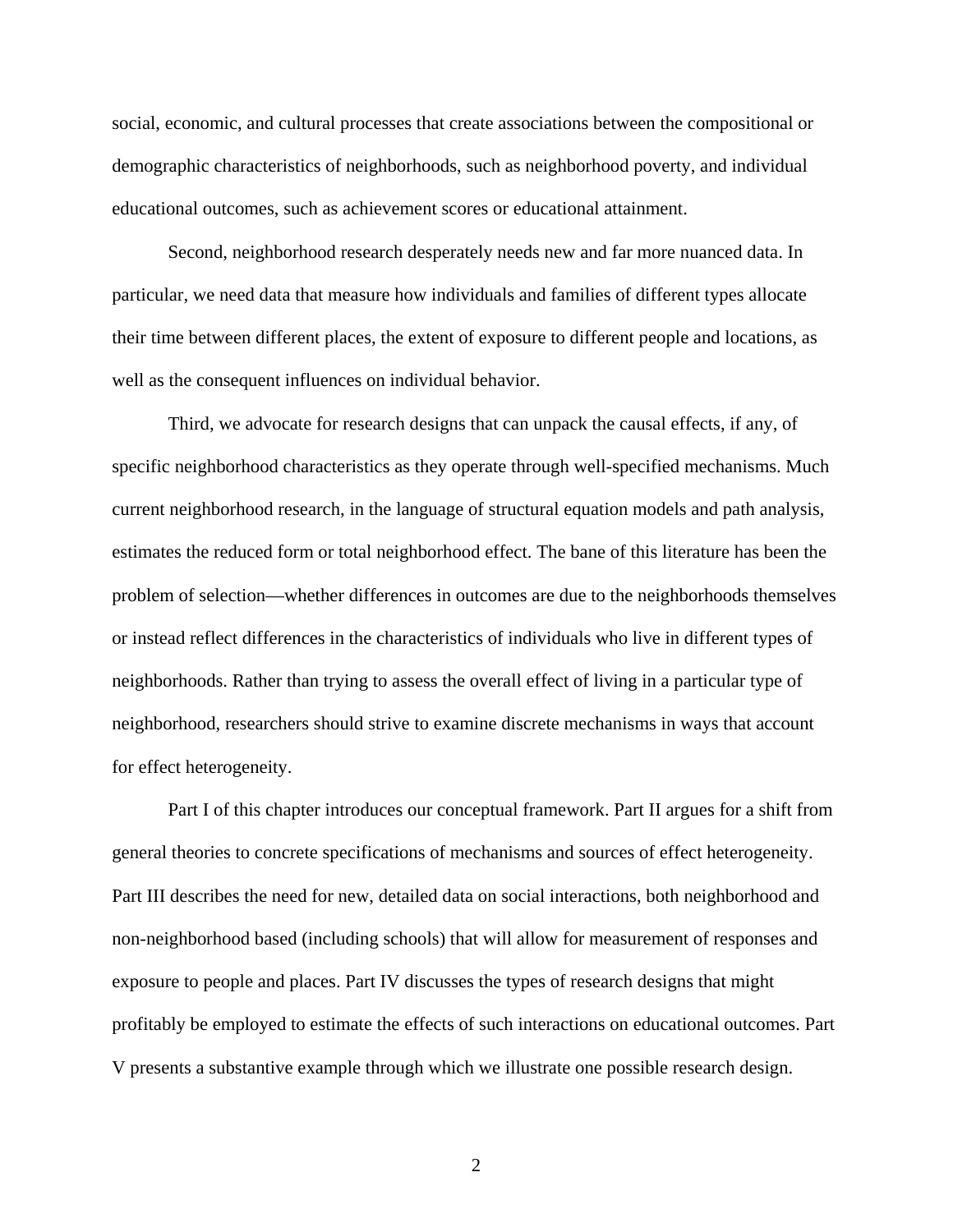## **I. Introduction**

The goal of this chapter is to set the stage for future research—its opportunities as well as challenges—to better understand the influence of neighborhood social settings on youth educational outcomes. For the purposes of this chapter, what we define as a neighborhood social setting is intentionally broad: settings that are outside of home and school. We differentiate social settings according to the characteristics of the place, the types of people with whom the individual interacts, and how time is spent. Our characterization casts a wide net so that consideration may be given to a range of youth experiences, whether time spent in an afterschool program, hanging out at a basketball court or the local mall, or staying home.

Because neighborhood context is the most frequently discussed social setting, we ground our discussion in neighborhood effects on education. Our analysis is motivated by a simple yet novel conceptual framework in which a youth's educational outcome (*Y*) is a multiplicative function of the neighborhood context (*N*), individual exposure to that neighborhood context (*E*), and individual vulnerability to the effects of the neighborhood context (*V)* as well as other variables, *X*.  $Y = f(N,E,V,X) = (N \times E \times V) + X$ , where each quantity potentially has multiple dimensions. The prior literature has primarily focused on estimating the effects of compositional measures of *N* (such as neighborhood poverty rate) and on the methodological challenges of identifying the effect of *N*, particularly separating the effects of neighborhood context from the pre-existing differences between residents of different neighborhoods (*X*).

Although selection bias remains a central issue worthy of further research, we argue that the literature has too often ignored several other key research problems that are captured in our model. The first is the *mechanisms* (*M*), or social processes by which neighborhood context (*N*) affects individual outcomes (*Y*). The second is *effect heterogeneity*, or differences across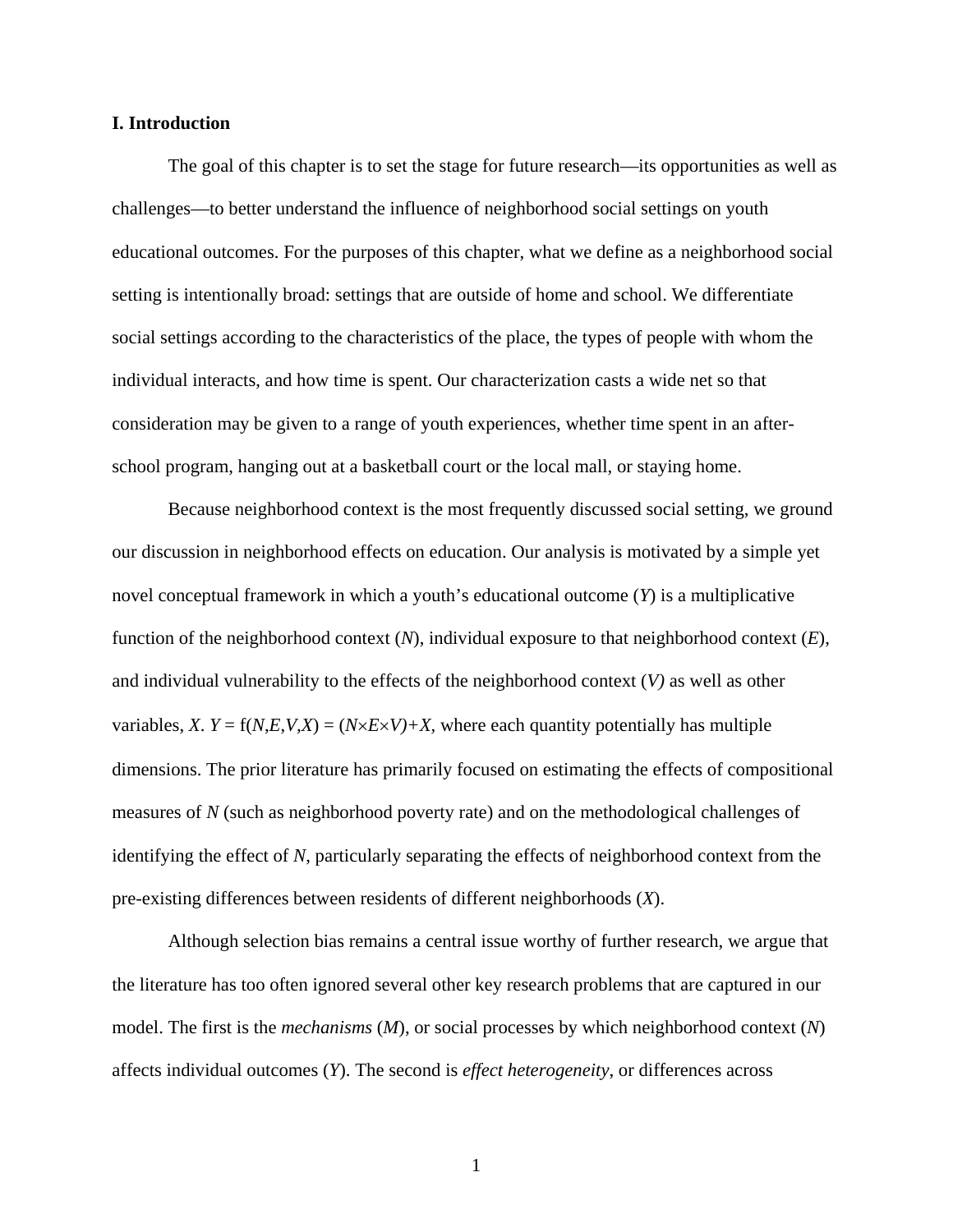individuals in the effects of *N* on *Y*. This heterogeneity is driven by both *E* and *V*. Different youth living in the same neighborhood will have different exposure (*E*) to the people, places, and activities that drive neighborhood effects. In other words, *E* can be thought of as the "dose" of different neighborhood characteristics that an individual receives. As Sharkey (2006) argues, individuals to some degree determine their level of exposure to different neighborhood characteristics through the decisions they (and their parents) make about where, how, and with whom to spend their time. Though the neighborhood effects literature has focused on the selection of individuals and families into neighborhoods, the selection of exposure to different neighborhood characteristics presents a second identification problem, what we might call "within-neighborhood selection bias." The social and economic processes that create differential exposure are worthy of study from both a methodological and a substantive perspective. Effect heterogeneity may also be generated by differences in the vulnerability (*V*) or susceptibility of youth to the effects of the neighborhood (*N*). This variation in vulnerability may be driven by differences in individual and family characteristics that make some youth more or less susceptible to neighborhood effects mechanisms.<sup>[1](#page-4-0)</sup> For example, consider the possible responses to neighborhood violence among parents of male adolescents. Some parents may require their sons to stay inside. For some this will mean more time studying; for others, more time watching TV. For the first individual, the effect of neighborhood violence will be to increase educational attainment; for the second, the effect will be neutral or to decrease educational attainment. Considerably more theorizing is needed to understand the processes behind effect heterogeneity due to both *E* and *V*.

Although not explicitly addressed in this chapter, we think the agenda put forth here is an important step toward building evidence to inform public policy. In conceptualizing

 $\overline{a}$ 

<span id="page-4-0"></span> $1$  *V* may therefore be a subset of *X*.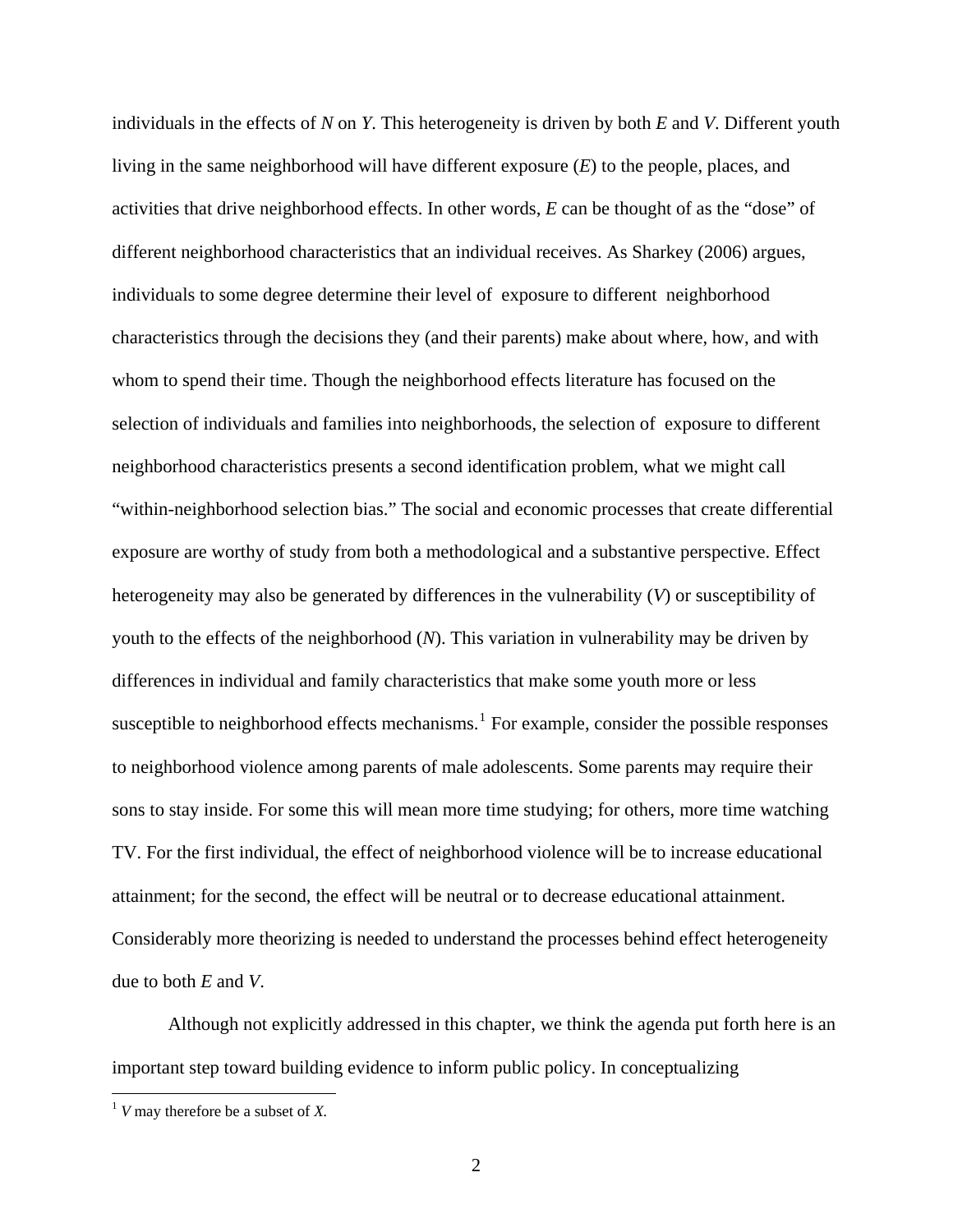neighborhood effects, it is helpful to differentiate between interventions that are designed to affect residential mobility and interventions that are designed to directly change a place or neighborhood. In the former, an individual's neighborhood environment changes because his or her family moves to a new neighborhood, as in the Gautreaux project or Moving to Opportunity (MTO) housing mobility experiment. In the latter, the characteristics of the social setting or environment that the neighborhood provides for children is targeted for change (Sampson 2008). As we think about estimating neighborhood effects on education, we will return throughout the paper to these two types of policy interventions. In the example study design in Section V, we describe an intervention that changes individual exposure to the neighborhood.

## **II. Conceptualizing Effects of Social Settings on Educational Outcomes**

 In this section we motivate our critique of traditional neighborhood research by describing various mechanisms that might affect individual outcomes and in appropriate cases, why these effects might differ across families or individuals.

Environment and Health: Some of the processes through which neighborhood context may impact educational outcomes occur because of geographic location or physical proximity (rather than through local social interactions). One such mechanism operates through environmental or health effects. A neighborhood adjacent to a major highway may expose children to high levels of particulate matter pollution that leads to asthma and therefore to more school absences.

Spatial Mismatch: Another mechanism is proximity to jobs, or "spatial mismatch" (Jencks and Mayer 1990b, Mouw 2000). A neighborhood located near an abundance of job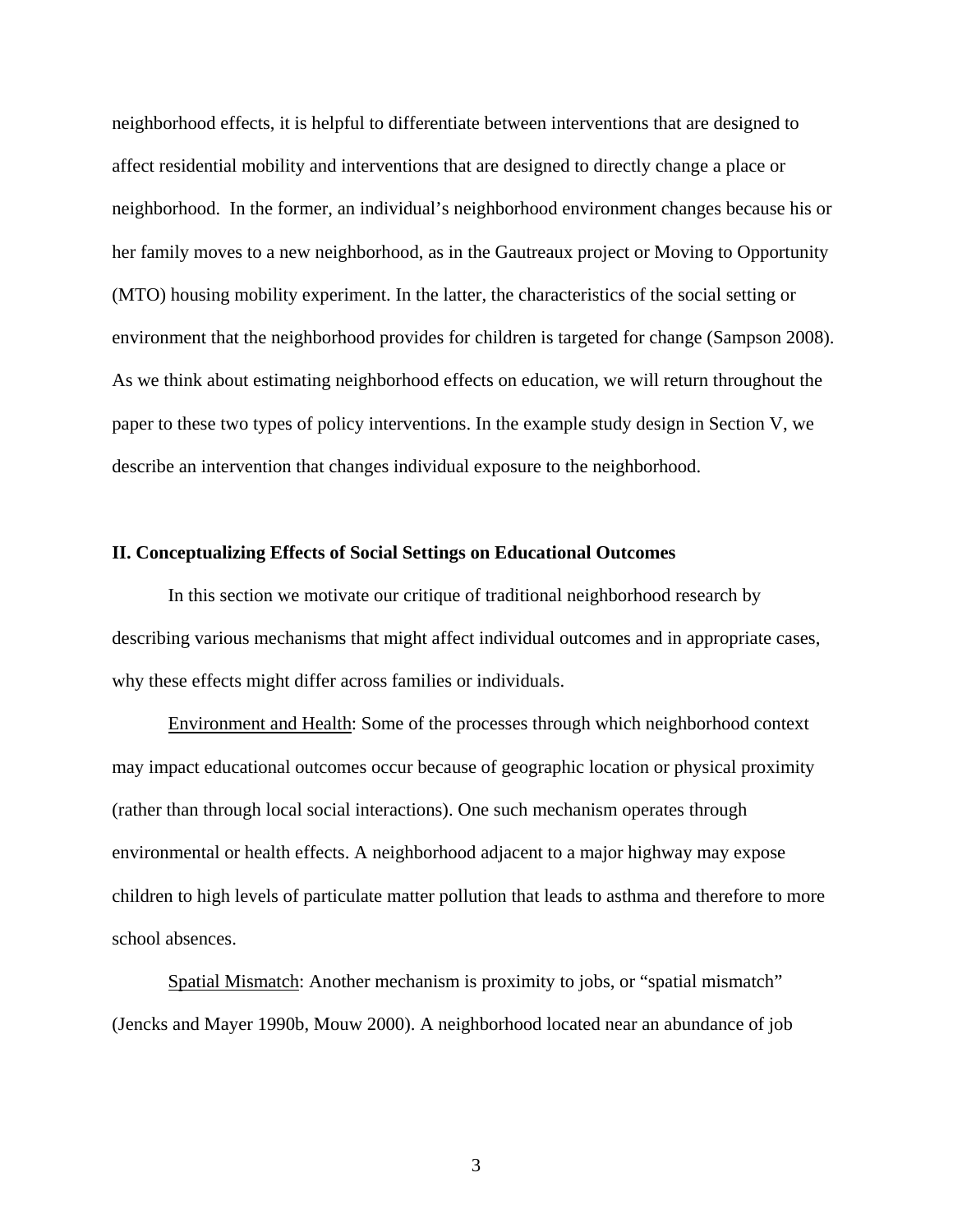opportunities may affect the way that individual youth thinks about the rewards to their own education and future opportunities (Anderson 1999).

Violence: Neighborhood violence may affect the amount of time youth spend on homework if going outside means risking an experience with violence or victimization. Witnessing frequent acts of violence may lead to post-traumatic stress disorder or biological responses to stress that can also interfere with learning (Massey 2001, 2004).

Neighborhood Resources: Neighborhoods certainly differ in their institutions and other resources or resource-brokers. For example, one neighborhood may have an after-school program that provides homework help while another does not. One neighborhood may be near a community center that provides a safe, supervised space for teens to hang out, while another may not. We are only beginning to understand which resources are more or less abundant in different neighborhoods (Small 2006, 2009; Small and McDermott 2006, Small and Stark 2005). Small and McDermott (2006) find that on average poor neighborhoods actually have slightly more commercial establishments like pharmacies, grocery stores, and childcare centers, but that poor black neighborhoods with declining population density have fewer such establishments. Neighborhood resources can also fluctuate with the residential mobility of middle-class families who disproportionately sustain community institutions and organizations (Wilson 1987).

Culture: Cultural mechanisms may also be important. An example is social isolation theory (Wilson 1996, Massey and Denton 1993). According to this theory, poor inner-city black neighborhoods are thought to be socially isolated from "mainstream" or middle class individuals and institutions (particularly the labor market), leading to cultural isolation and the development of a "ghetto-specific" culture, which orients young people away from schooling by reinforcing norms and values that denigrate the value of education. A similar formulation is Fordham and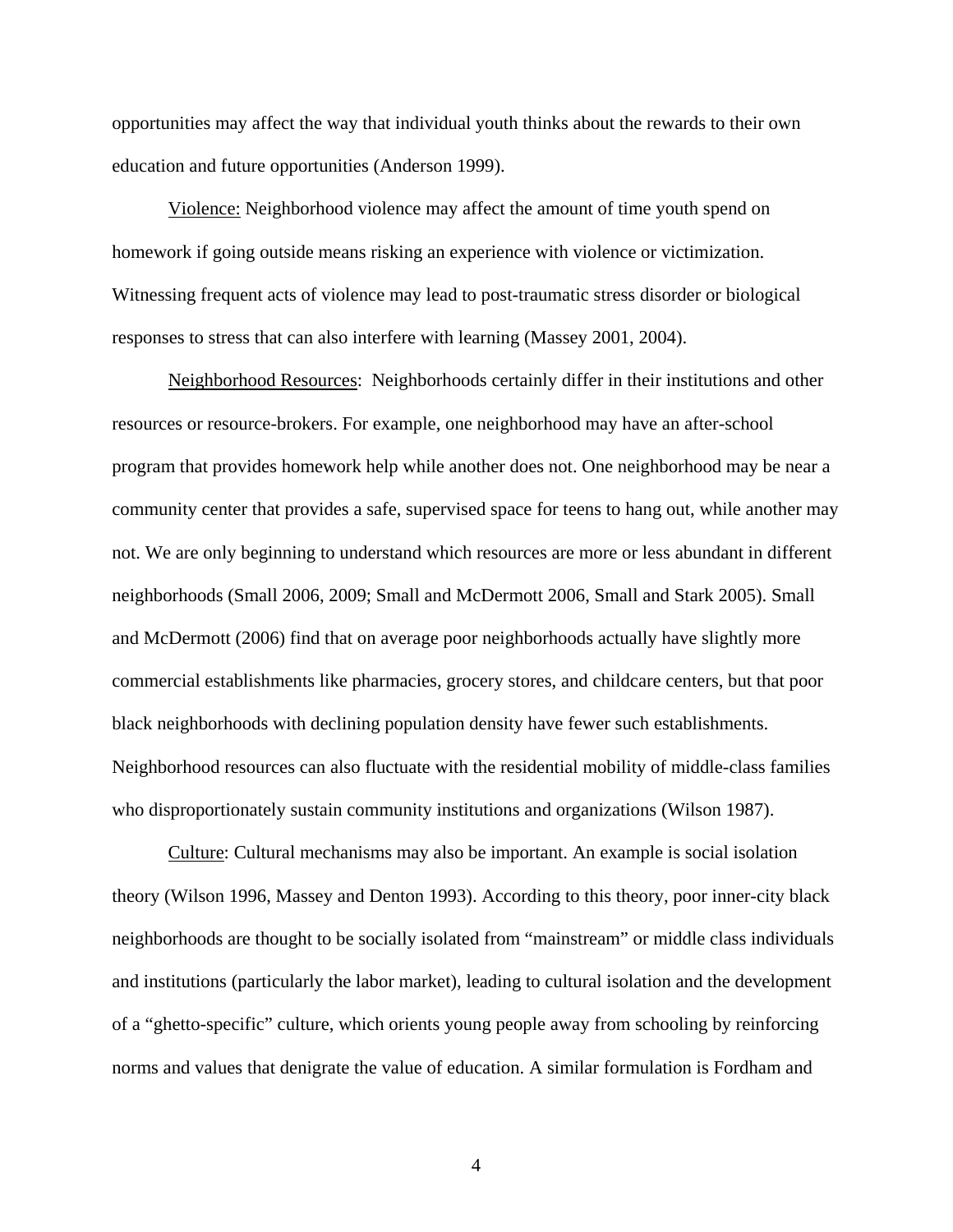Ogbu's (1986) oppositional culture theory. According to Fordham and Ogbu (see also Ogbu 2004), in poor black communities behaviors that promote academic achievement, such as speaking standard English, doing homework, and engaging in class discussion, become defined as "acting white" in response to discrimination, inferior schools, and blocked labor market opportunities (see also Massey and Denton 1993). However, subsequent examinations have found no evidence for the core claim that black students are disproportionately sanctioned by their peers for academic effort (Cook and Ludwig 1998, Ainsworth-Darnell and Downey 1998, Harris 2006, Carter 2005; one exception is Fryer 2006, who finds that black students who get good grades are less popular than whites who get good grades, but only in racially mixed public schools). When students' experiences with oppositional culture are investigated, we begin to see why. Carter (2005) finds that notions of "acting white" among poor black and Latino youth have more to do with musical tastes, fashion, and speech patterns than with academic performance or effort.

An alternative perspective on the cultural context of poor neighborhoods emphasizes the cultural heterogeneity of such neighborhoods. Instead of a distinct subculture, neighborhood cultural context can be conceptualized as culturally heterogeneous, incorporating competing and conflicting cultural models, some of which are shared across society more broadly and some of which are locally developed alternatives (Harding 2007, Harding 2010). For example, Carter (2005) argues that poor youth have available to them a "continuum of cultural attachments," which different youth embrace to differing degrees. For young people enmeshed in this heterogeneous cultural environment, creating and sustaining strategies for career and school success is a major challenge (Harding 2010). When alternative educational and career pathways are locally available and socially supported, some adolescents may jump to alternative pathways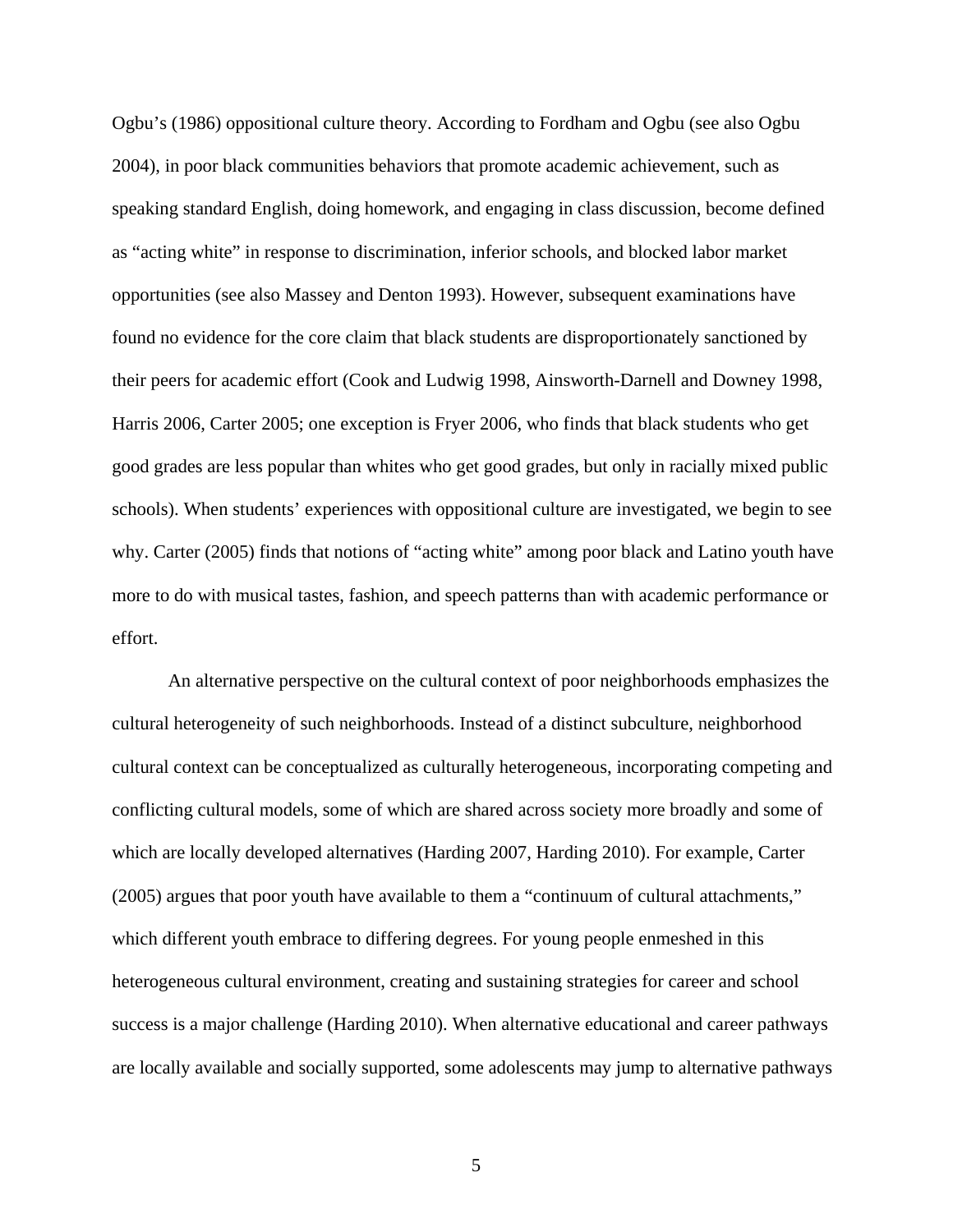when one becomes challenging, whether or not they have full information about the risks and benefits of new strategies or the financial and cultural resources to successfully implement them.

Social Organization: Social organization theory, which focuses on the capacity of neighborhood residents to regulate behavior that occurs within the neighborhood, motivates another set of neighborhood mechanisms. Such behaviors would include schooling related behaviors of youth, such as truancy. Much of the current emphasis on the capacity of the neighborhoods focuses on behavior that occurs in public spaces, particularly crime and violence. Collective efficacy, defined as the "social cohesion among neighbors combined with their willingness to intervene on behalf of the common good," (Sampson et al.1997) mediates the relationship between compositional neighborhood characteristics (residential instability, ethnic or racial heterogeneity, and poverty) and crime rates. When parents in a community are connected to one another, what Coleman (1988) calls "intergenerational closure," they are thought to be better able to present adolescents with a consistent set of cultural ideals regarding education, leading to more school effort, and should be better able to monitor and control their children's education-related behaviors, such as attendance. However, when applied to schools, intergenerational closure has not always met with consistent empirical support (e.g., Morgan and Sorenson 1999), raising the question of whether, how, or under what circumstances socially connected parents can indeed enforce common educational ideals, and whether only proschooling cultural ideals are strengthened by intergenerational closure. It is also unclear what proportion of parents needs to be well-connected in order for the community to effectively monitor adolescent behavior. Such tipping-points or thresholds remain relatively unexamined.

Local Incentives: Finally, an economic perspective on social interactions focuses on individuals as agents responding to incentives provided by the local environment and shaped by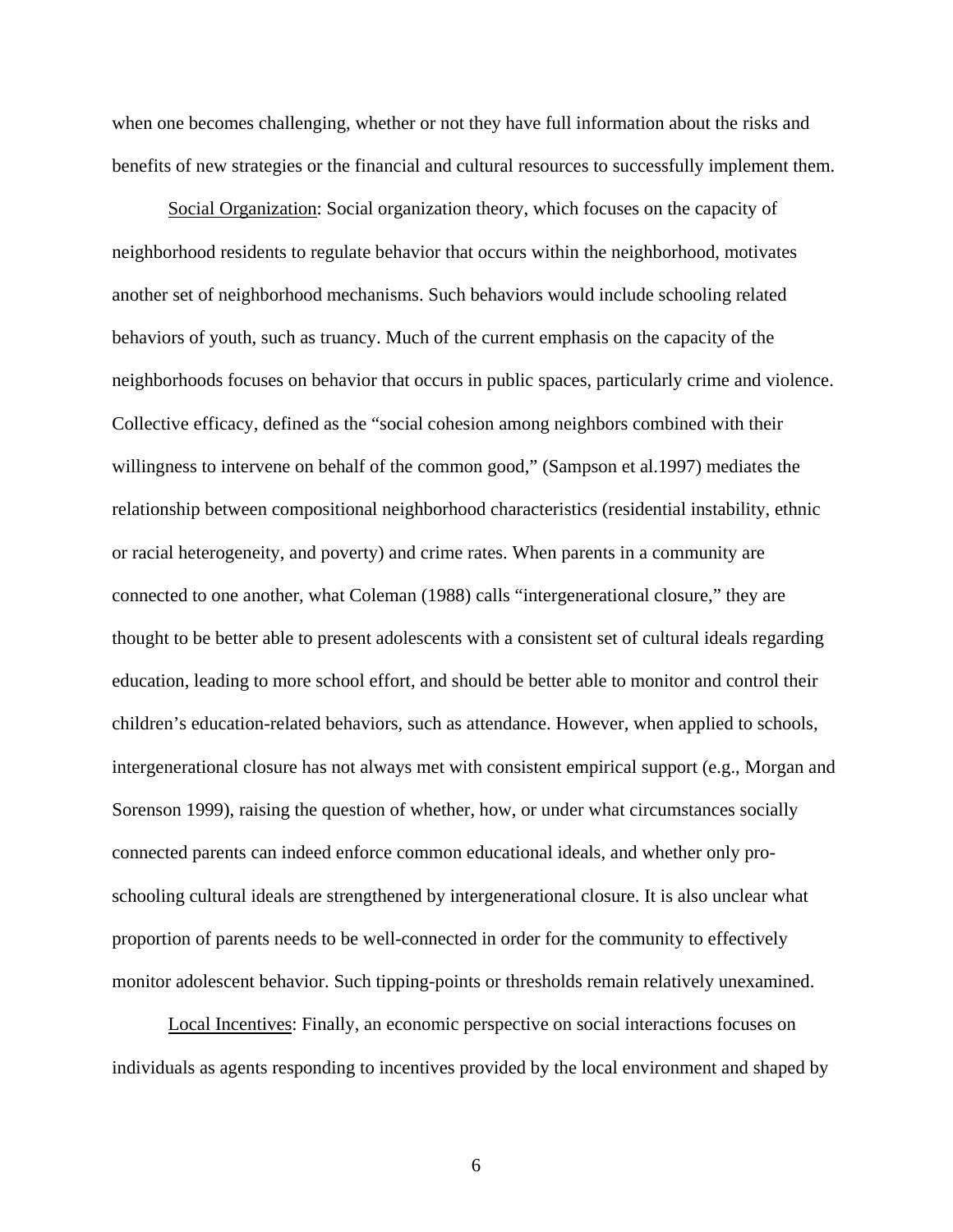their time and money resources (Manski 2000). For example, living in a neighborhood in which many students drop out of high school might reduce the stigma of dropping out and thus increase one's preference for doing so. Such a preference ordering depends on the actions of other individuals. In another neighborhood, observing neighbors who attend college and obtain a highpaying job may increase expectations about the benefits of attending college, but one unintended consequence may be a reduced number of spots in advanced placement courses. This reduces availability of such courses, but in the long-run it might also stimulate development of additional courses to meet the new demand. The difficulty is that such empirical patterns can be generated by many different interaction processes (or, even by individuals acting in isolation). In the absence of measurement of expectations and preferences, researchers are left to infer the presence of interactions from observations of outcomes.

The mechanisms we have discussed often work in tandem. For example, high collective efficacy neighborhoods may be more effective at securing outside resources, such as police protection or the resources to build and maintain a community center. Moreover, because institutions provide social contexts for the creation and maintenance of social ties, they may affect the nature and extent of neighborhood social interactions. For example, Small's research on child care centers in New York City finds, contrary to social isolation and deinstitutionalization theories, that poor neighborhoods have as many child care centers as wealthier neighborhoods, that centers in poor neighborhoods have more organizational ties to key resources, and that centers are key sites for social interaction, the creation of social ties, and resource brokering in poor neighborhoods (Small et al. 2008, Small 2009).

We note also that mechanisms often operate through parents rather than directly on children. The neighborhood environment may affect parental employment, marital decisions,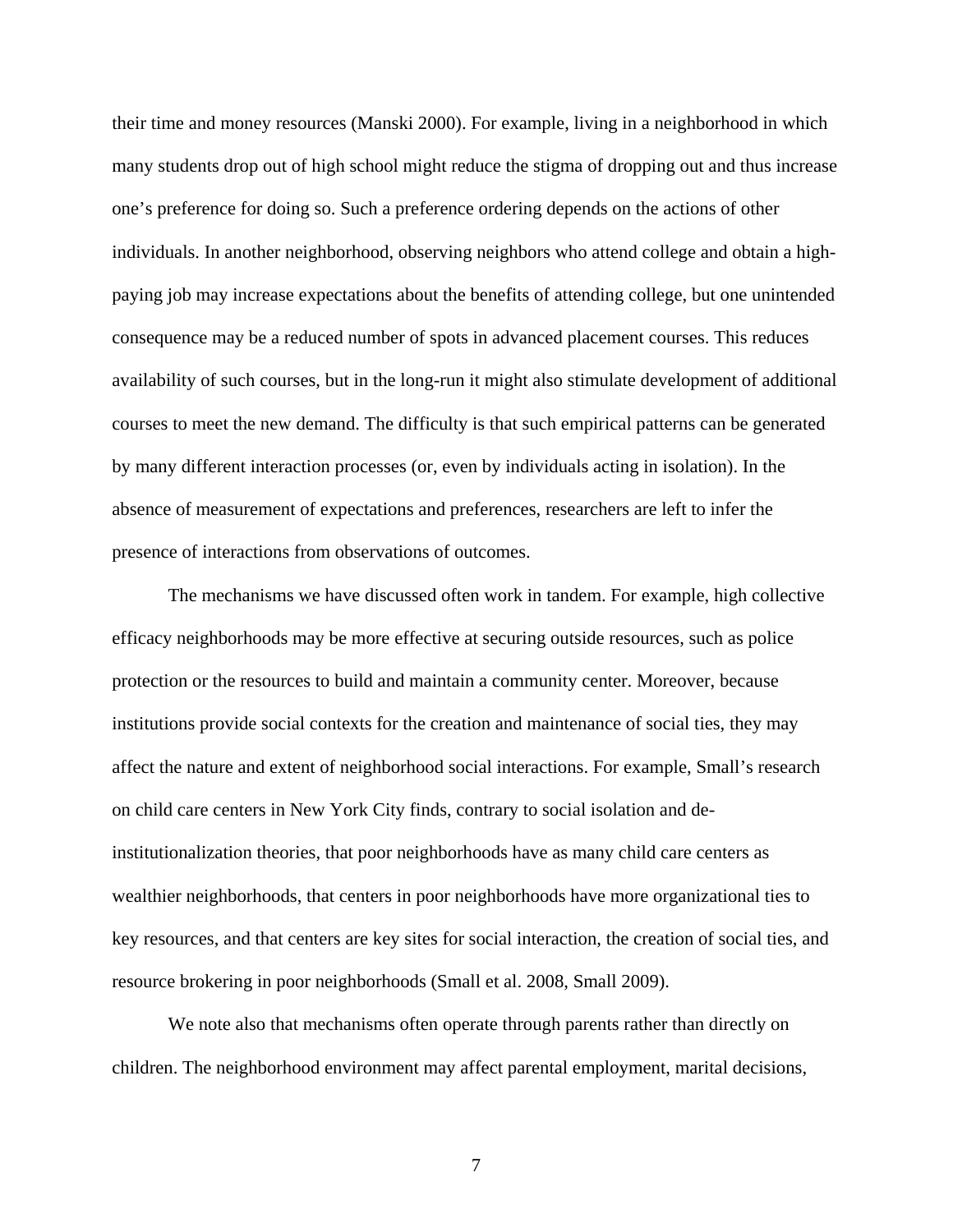parenting practices and psychological or physical health, and any of these can influence their children's development (for example, see Leventhal and Brooks-Gunn 2000). Parents coping with violent environments may be more likely to use physical forms of discipline because of the heightened dangers that come with misbehavior or due to the stress of living in a violent neighborhood, or parents may take cues from their neighbors when judging the academic achievement of their children. Presumably, most of any neighborhood effect on young children would operate through parenting practices or environmental mechanisms, since their direct exposure to neighborhood social interactions are likely minimal.

## *Effect Heterogeneity*

 The above theoretical perspectives provide broad outlines of how neighborhood effects on educational outcomes might work, but none of these frameworks adequately considers how these effects might differ due to differences in the daily experiences of youth. These differences, *E*, in our conceptual model in Section I, are potentially important but largely uninvestigated sources of effect heterogeneity (see also Small 2004).

One possible source of neighborhood effect heterogeneity is differences across individuals in social networks. Though interaction-based neighborhood effects theories implicitly assume that neighborhoods play some role in structuring the social networks of their residents, we actually know little about whether—or more importantly for whom—this is the case, particularly among youth. Social networks are one of the key conduits through which information and cultural frames or scripts are transmitted (but by no means the only one). Social networks of youth of a similar age ("peer networks") have received considerable attention in the literature (e.g. Anderson 1999). Such peer networks may play important roles as cultural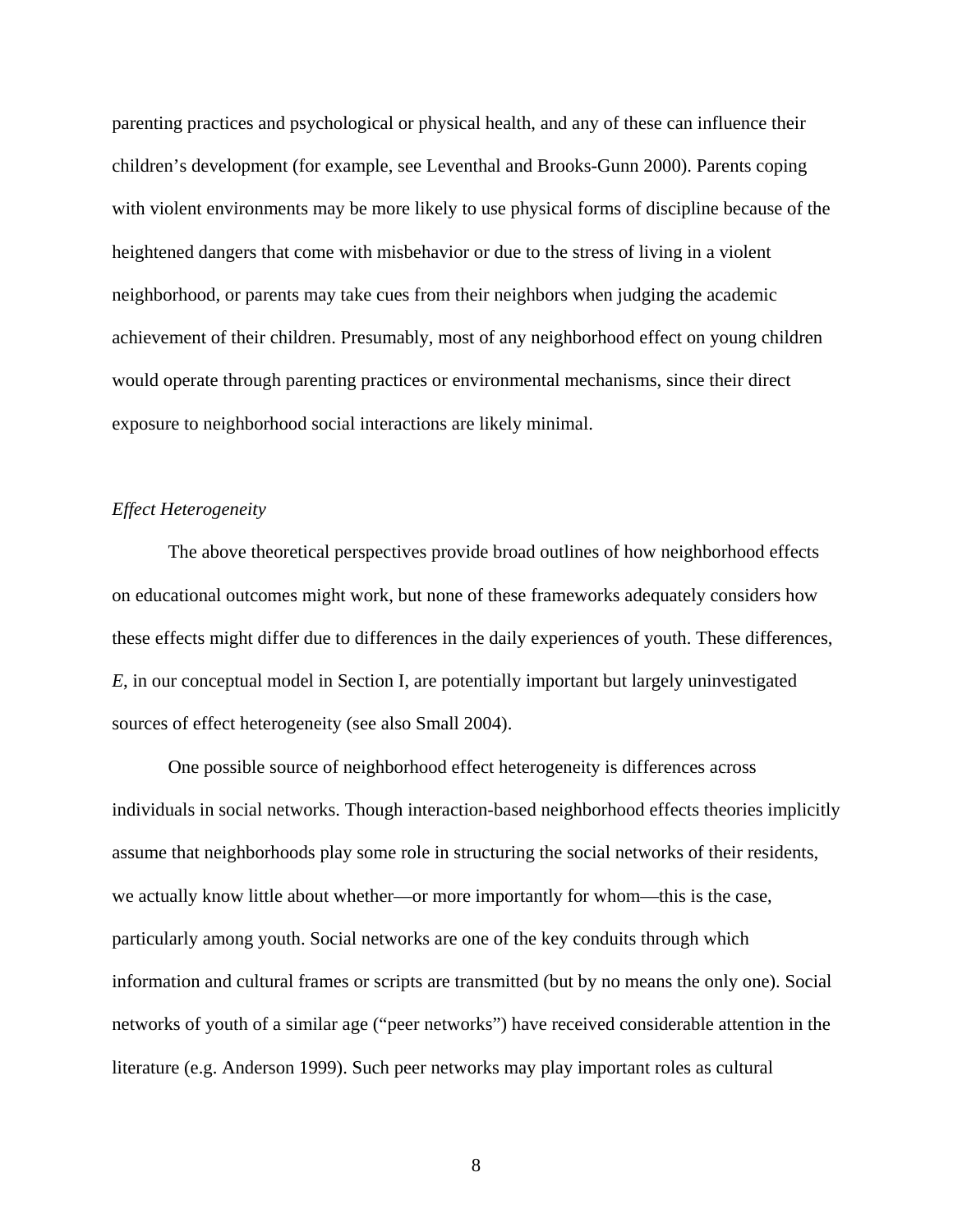conduits, as most theories of peer effects assume, but our theories need to be more specific about who those peers are, which peer attachments are more common among young people in poor neighborhoods, and what is transmitted through peer networks. Harding (2009a, 2010) argues that older adolescents and young adults on the street in poor violent neighborhoods have considerable cultural power and play an important role in socializing younger adolescents by exposing them to local cultural frames and scripts regarding schooling and sexual behavior.

A second source of effect heterogeneity is different behavioral adaptations to the challenges of daily life in poor neighborhoods. A focus on behavioral adaptations explicitly considers the individual as an actor that can adapt in different ways to mitigate or overcome challenges faced in different neighborhoods. The distinction developed by Sharkey (2006) between "imposed" environments (everything present in the neighborhood where an individual lives) and "selected" environments (the people and institutions with whom he or she interacts) highlights the idea that youth living in the same neighborhood may choose very different social environments for themselves. Different choices or adaptations can have different consequences. For example, violent neighborhoods provide particular challenges to adolescents. In order to feel safe, some adolescents may spend as little time as possible in public spaces, thus limiting their exposure to their neighborhood's violence. Others, however, may engage in behaviors such as demonstrating their toughness, forming strong bonds of mutual protection with friends, or relying on older individuals for protection in order to avoid victimization (Anderson 1999, Harding 2009a, 2010). For this later group, these same behaviors may have unintended educational consequences because they can be interpreted as resistant or disruptive by teachers (Dance 2002). Another example is provided by Carter (2005) who argues that "cultural authenticity" (in the form of speech styles, clothing, music and other tastes) among ethno-racial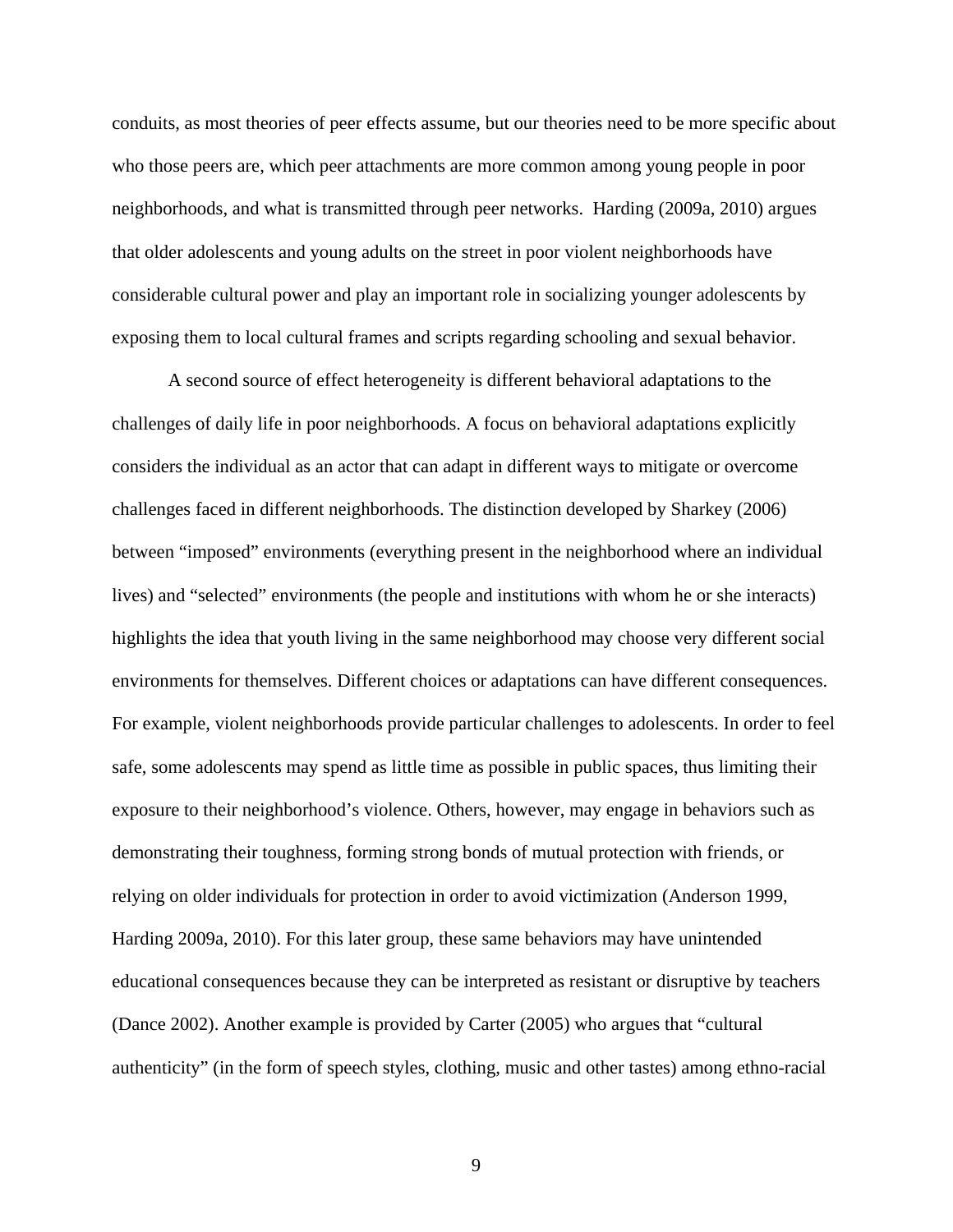minority groups can have positive payoffs in terms of group membership and solidarity (what Carter calls "non-dominant cultural capital") but also can be misinterpreted by white middleclass teachers as oppositional or resistant. Parents may also adapt their parenting practices in response to the neighborhood environment, for example by limiting their children's interactions with neighbors (Furstenberg et al. 1999, Jarrett 1997a, b).

A third potential source of neighborhood effect heterogeneity is variation in family characteristics and the interaction between family characteristics and the properties of social settings. Here effect heterogeneity is driven less by differences in social interactions and more by differences between individuals and families in their capacity to access resources, and insulate their children from negative aspects of their neighborhood, and as a result, their susceptibility to neighborhood effects (or *V* in our conceptual model). (Our web appendix provides a detailed example of family-based effect heterogeneity). Finally, differences across cities in economic, social, and geographic characteristics may also be an important source of heterogeneity in neighborhood effects (Small 2007).

## **III. Who, When, Where and What: The Need for New Data and Methods**

#### *Measuring Emergent Properties*

In order to incorporate the mechanisms and effect heterogeneity described above into neighborhood effects research, measures of exposure and vulnerability are required. With the easy availability of census data, early sociological research on neighborhood effects (e.g. Brewster 1994a,b; South and Crowder 1999, South and Baumer 2000) often relied on compositional measures of neighborhood characteristics as indicators of emergent properties (e.g. the percentage of single-mother families as a measure of cultural norms regarding non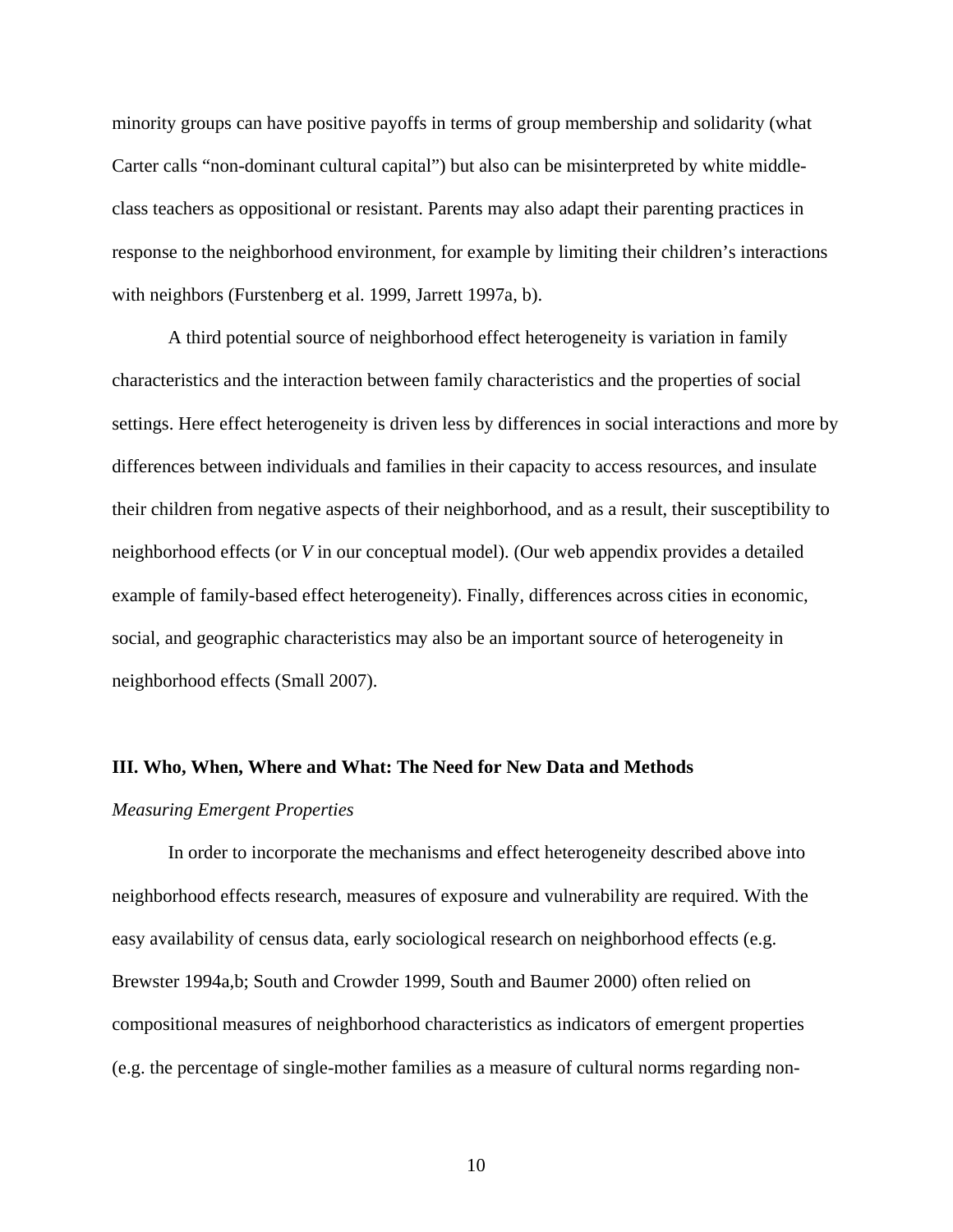marital childbearing). Economists drew liberally from these sociological roots continuing the tradition of using compositional measures. These various compositional measures (e.g. poverty rate, unemployment rate, rates of welfare receipt) tend to be fairly strongly correlated with one another. Using compositional measures of neighborhood characteristics as proxies for emergent cultural characteristics assumes a tight connection between culture and behavior, exposure, networks and interactions, when (a) this assumption is probably incorrect and (b) the connection is something we should be investigating. For example, if we observed high rates of high school dropout in poor neighborhoods, would we assume that neighborhood norms and culture did not place a high value on education? Research suggests that the poor, particularly African-American poor, actually place a very high value on education (Solarzano 1992, Goldenberg et al. 2001, Carter 2005, Young 2004, Newman 1999). More recent research has focused on developing noncompositional measures using "ecometric" methods (Sampson et al, 1997, Raudenbush and Sampson 1999). Ecometric methods are an important advance – allowing us to measure the social and cultural characteristics of neighborhoods.

Because our theories are often about emergent properties of neighborhoods rather than neighborhood composition, we need to measure emergent properties. The development of constructs and methods of data collection should be guided by relatively detailed questions such as: What are some of the dimensions that determine social interaction exposures? Where is a youth spending his or her time: inside the home, in the neighborhood, at school, or outside the neighborhood? When is the youth spending time in this environment? How long is the youth there, and where could he or she otherwise spend time? Is the youth studying, watching TV, playing sports, participating in an organized activity, or hanging out with family or friends? Who is the youth interacting with or observing: family, friends, or unrelated adults? What are the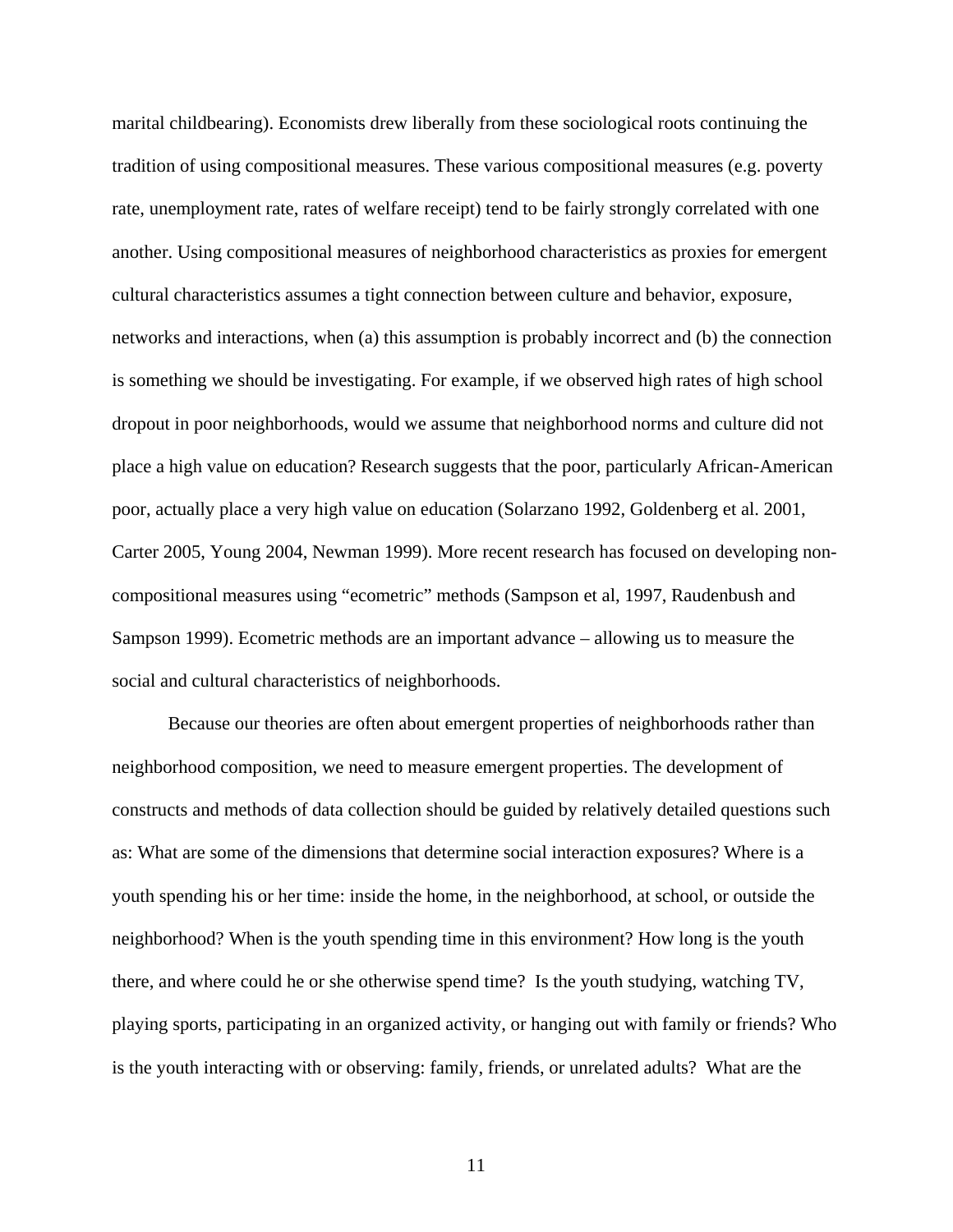characteristics, experiences, attitudes, and behaviors of the people with whom the youth is interacting? What is the youth's relationship with or attitude toward these individuals (close or trusted friend, casual acquaintance, authority figure, negatively perceived)?

## *Qualitative, Time Use and Social Network Methods*

Developing methods for measurement is as important as conceptualizing what to measure. Qualitative methods are especially well-suited to understanding social processes and day-to-day behaviors, particularly when the key dimensions the analyst might consider are not clear at the outset. By interacting with individuals in their natural social contexts or talking to them at length about their experiences and perceptions of those contexts, the ethnographer or interviewer can understand in detail how neighborhoods structure the who, when, where, and what of daily life and the content of the messages or ideas that youth encounter in these contexts.

We see three roles for qualitative methods in research on contextual effects. First, ethnographic participant observation or in-depth, unstructured interviews can be used in the pilot or exploratory phase of a project to generate hypotheses, inform the development of survey measures, or understand the boundaries of a social context in question. Second, qualitative methods can be embedded in a mixed-method study in order to understand the mechanisms by which quantitatively measured effects are operating and to inform the interpretation of estimates from statistical models. One recent example of the utility of qualitative research is the mixedmethods work in the Moving to Opportunity (MTO) evaluation. Quantitative data showed that MTO improved the outcomes of female youth, particularly their mental health, but had unfavorable effects on male youth (Kling, Liebman and Katz, 2007). The qualitative research revealed that boys in the experimental group were more socially isolated than girls in their new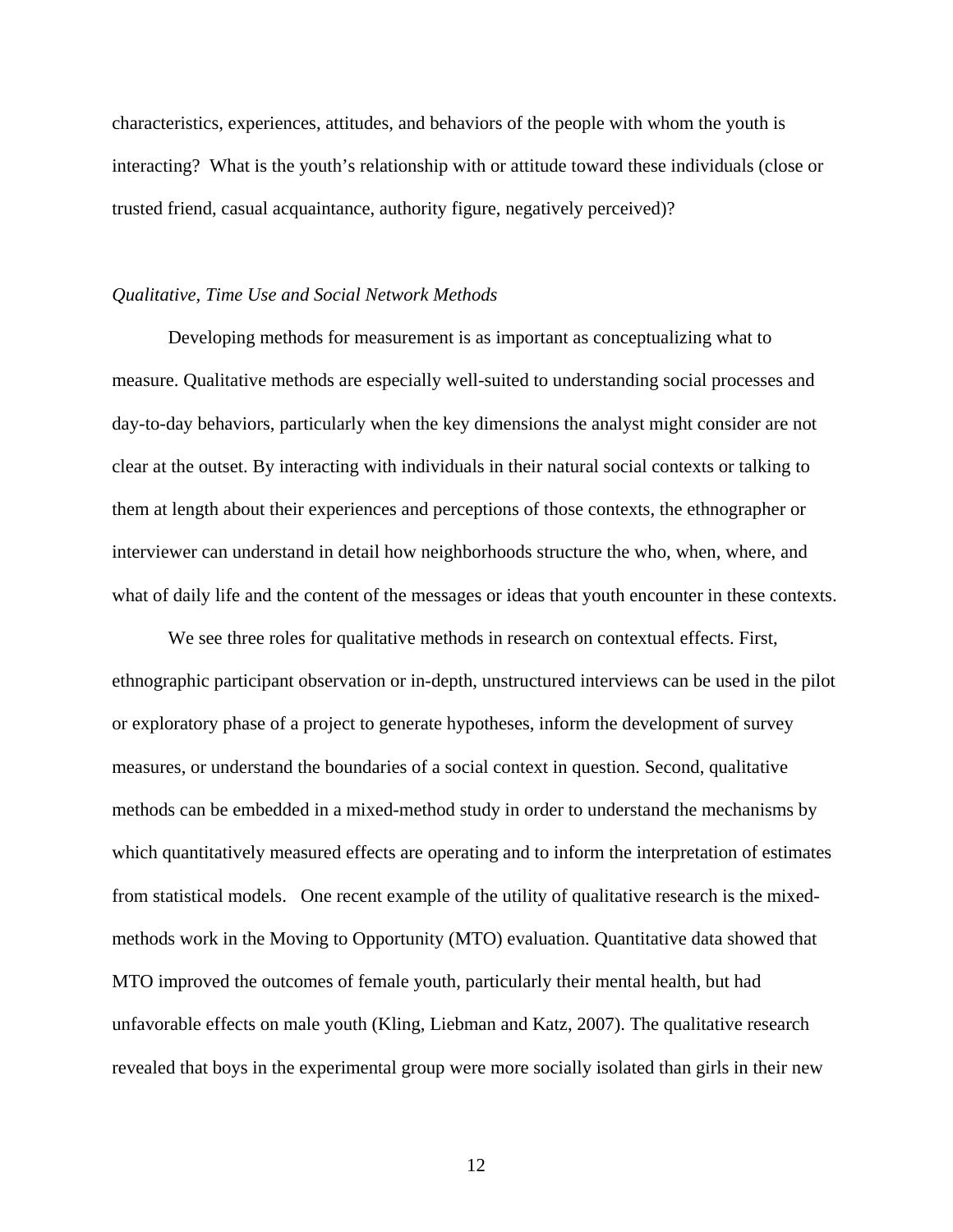low-poverty neighborhoods, that boys in the control group experienced greater contact with father figures, and that boys generally experienced more negative peer effects. These mechanisms would have been virtually impossible to uncover with the quantitative data alone, but because qualitative data collection occurred after the quantitative work, qualitative researchers had the opportunity to explore through open-ended interviews why MTO had disparate effects.<sup>[2](#page-15-0)</sup>

Third, stand-alone qualitative studies can illuminate social organization and daily life in poor communities and inform theorizing about how contextual effects operate, develop evidence for or against hypotheses based on prior research or theorizing, or complicate previous theoretical accounts. For example, Small (2004) shows that neighborhood poverty does not always lead to social disorganization and explores the conditions under which poor communities can develop and deploy social capital. A long history of ethnographic research in urban sociology has developed the "stylized facts" that now inform much of the current neighborhood effects research (e.g. Whyte 1943, Suttles 1968, Hannerz 1969, Anderson 1999, Young 2004).

Time diaries and social network analysis methods are additional tools for gathering data that can detail how, where and with whom time is spent. These methods hold considerable potential for measuring an individual's involvement in or exposure to neighborhood social processes (see, for example, Fu 2005, 2007 on network data). Traditional time use measurement studies (Juster and Thomas 1985, Robinson 1977, Csikszentmihalyi and Reed 1987, Reed 1989, and The American Time Use Survey [BLS 2009]) ask individuals to report on what they are

 $\overline{a}$ 

<span id="page-15-0"></span> $2<sup>2</sup>$  In addition to the promise of MTO qualitative research for uncovering potential mechanisms, the MTO follow-up surveys collected data on items that also provide some supporting evidence for particular pathways by which MTO affected outcomes. Although the MTO study was primarily designed to answer questions about the causal effects of housing vouchers and neighborhoods and not to identify specific mechanisms, one method of gleaning possible mediating mechanisms is to examine the pattern of MTO's experimental effects on outcomes (such as math achievement) and mediators (such as school discipline) to see if the effects align with hypotheses.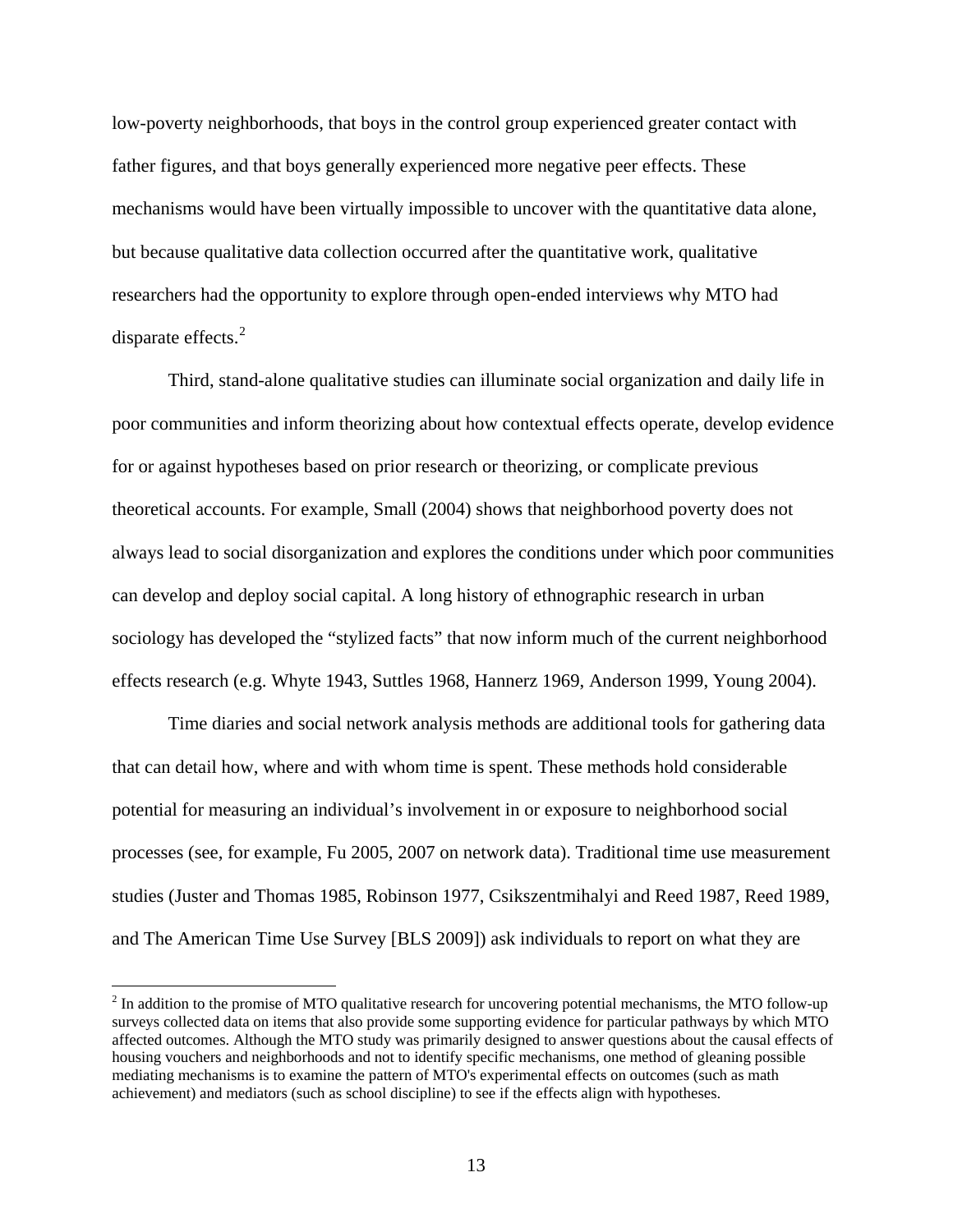doing either retrospectively using a time diary or at the moment using experience sampling methods. Often data is also gathered on secondary activities (e.g. monitoring children, watching television), others present, and where the individual is (home, school, work, store, park, etc), yet when locations are requested, they are of generic form (e.g. grocery store, friend's house) and do not include geographic information that would allow researchers to measure distances or locations. We caution that time use and social network data collection can be expensive and therefore must be weighed against other data collection needs in any particular study. However, measures of social interaction in and outside of the neighborhood are critical to measuring neighborhood exposure, and data collection efforts can be efficiently tailored to these purposes.

Recent work in criminology offers a promising example of how time diary methods can measure where, how, and with whom adolescents spend their time. Motivated by both a concern with neighborhoods and crime and also the routine activity theory of crime—which posits that much crime is based on spur of the moment calculations related to opportunity, potential victims or targets, and likelihood of apprehension (Cohen and Felson 1973)—criminologist Per-Olof Wikström collected time use data on a subsample of adolescents in the Peterborough Youth Study using "space-time budgets" (Wikström and Butterworth 2006). Respondents were asked to report their primary activity for each hour during the previous seven days. For each activity, they also reported where they were (including both type of location and geographic location), who else was present (e.g. number of friends, other peers, family, non-family adults, teachers, etc), whether they had consumed alcohol or drugs, whether they were engaging in crime, whether they were carrying a weapon, and whether the situation involved elements that might increase the risk of offending or victimization, such as threats, arguments, or harassment (Wikström and Butterworth 2006). Even this relatively simple form of data collection led to new descriptive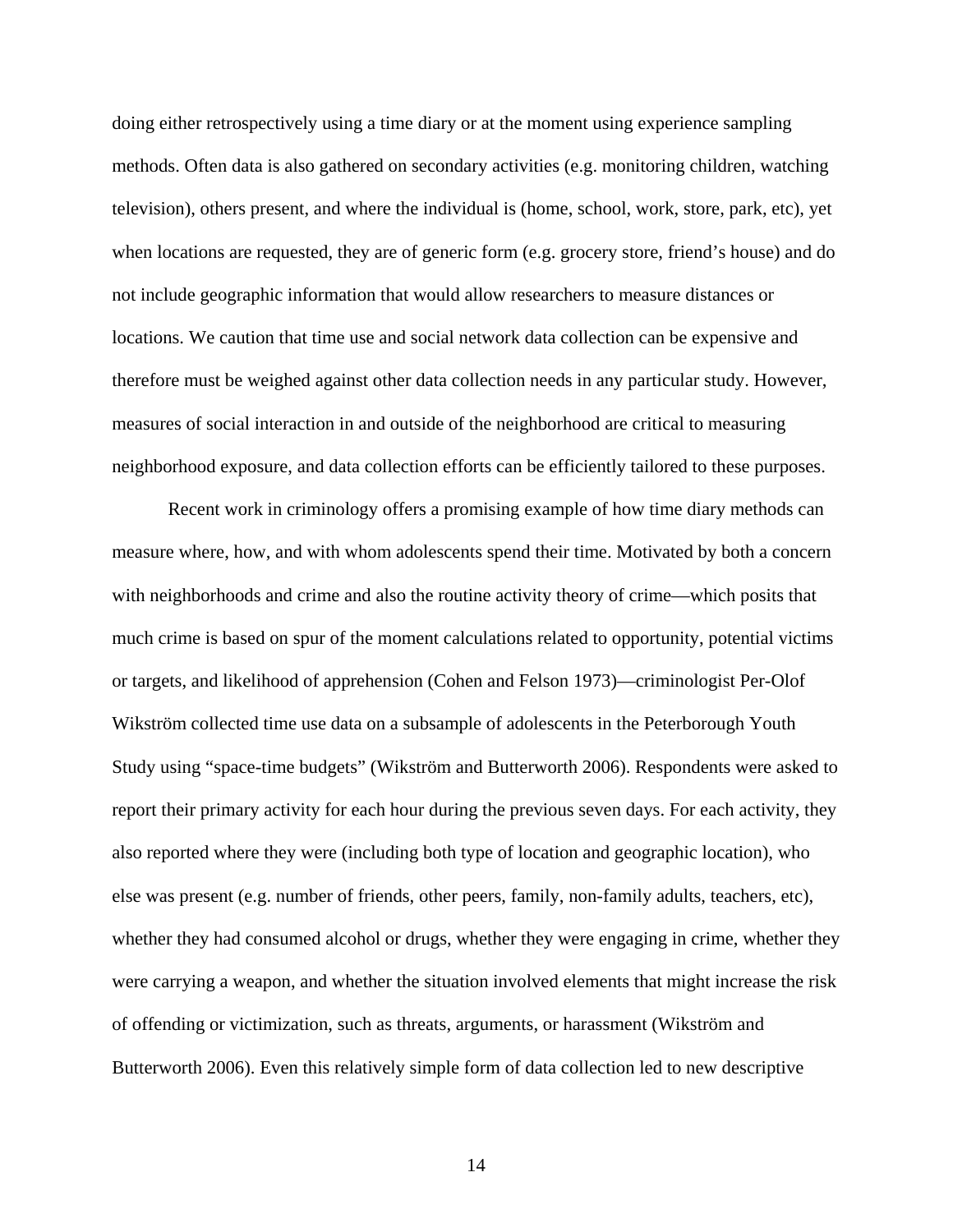information on adolescent criminal involvement and its relation to neighborhood context. For example, even the most frequent offenders spend very little time during the week offending; offending most often occurred with peers and in risky situations, and youth in disadvantaged neighborhoods were exposed to more risky situations. This example suggests that neighborhood effects researchers might profitably adopt and extend this form of data collection in order to examine time use and social interactions. For instance, by gathering data on the characteristics of others with whom a youth spends time, exposure to local socialization can be gauged.

#### *Measuring Institutional Resources*

 "Place" can influence who individuals are interacting with, how much time they spend there (i.e. how desirable or appealing it is to engage in interactions) and can serve as a setting for the transfer of information and resources. Traditional methods to measure availability of institutions rely on geographic mapping to construct characteristics such as distance to supermarkets, or more intensive neighborhood observation check-lists that systematically ask observers to rate neighborhoods on items like presence of public playgrounds and the condition of such playgrounds (graffiti, trash, barbed wire, etc). Such methods have grown in sophistication as technologies such as "Google Earth" have vastly decreased the cost of assembling this type of information. As a result, these methods have been used to address a variety of public health questions about the role of social and physical environments in health outcomes among individuals living in disadvantaged communities (e.g. see Zenk et al 2005, Ponce et al 2005).

While mapping or collecting rater-observations (also called "Systematic Social Observation") is a good strategy for documenting the number and proximity of these types of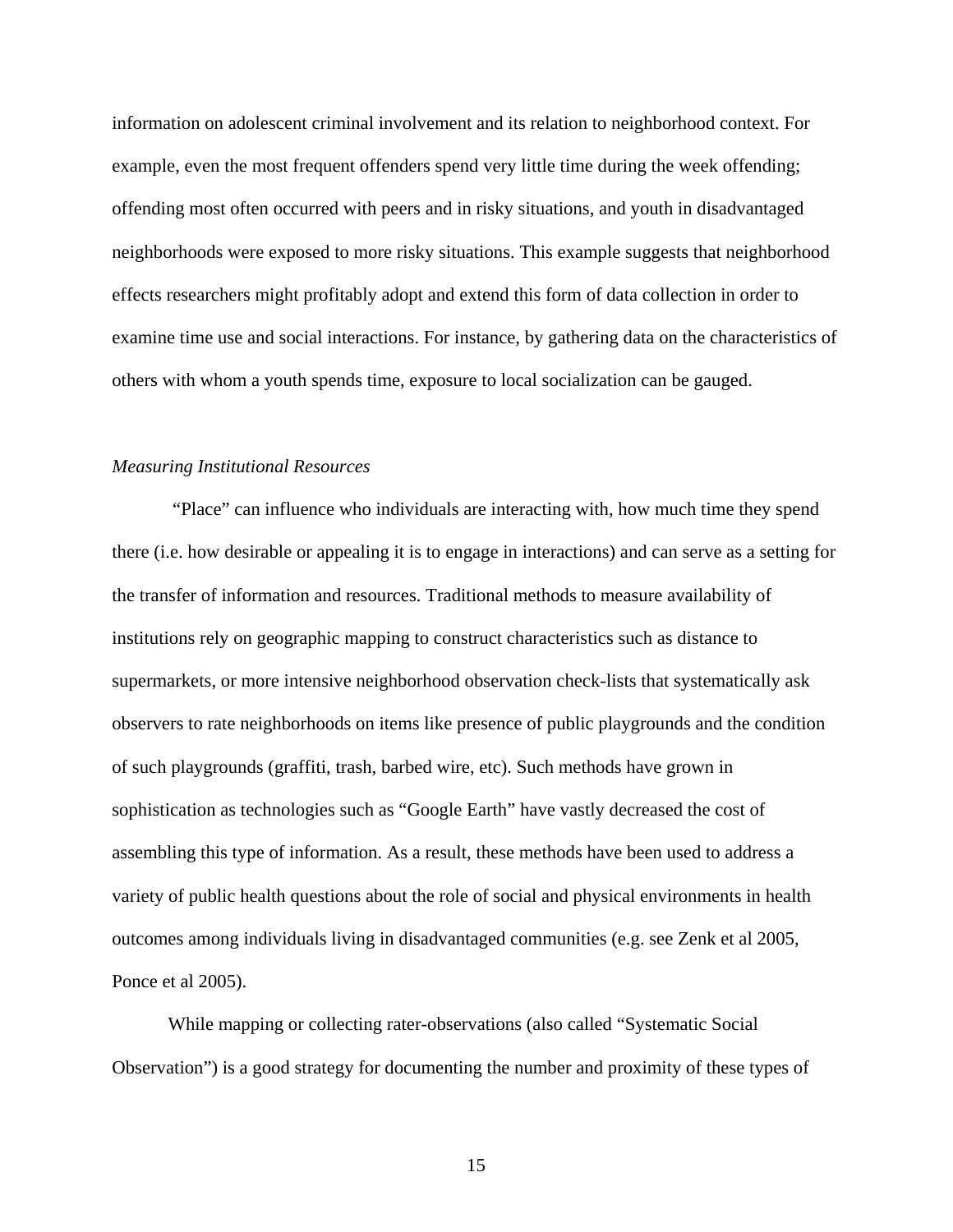neighborhood institutions, these methods, as argued by Sampson, Morenoff and Gannon-Rowley (2002), do not capture the quality and diversity of available institutions, nor the commonality and acceptance of their use by residents (gathering places, trusted pharmacies, or safe parks). Recent work in public health examining supermarket availability in impoverished neighborhoods concludes, for example, that travel time may be a better indicator of accessibility than physical distance (Zenk et al 2005). A fuller understanding of institutional resources can complement how well researchers understand where and how time is spent and how to characterize place. Retrieving this type of data may require a hybrid model that combines low-cost methods (mapping and counting) with more resource intensive but tailored methods such as neighborhood observation check-lists along with individual qualitative assessments of institutions (via a subsample of survey respondents or respondents to more in-depth open-ended interviews).

# **IV. Estimation Strategies: Effects of Causes, Effect heterogeneity, and Mechanisms**  *Selection Bias*

 "Selection bias" problems present themselves when families and individuals have some control over where they live, with whom they interact, and where they spend their time. Individuals make decisions about the social settings they occupy based on a variety of factors, from preferences to personal resources and other constraints, and because researchers cannot always observe or measure these factors, selection bias may result. This means that individual or family characteristics may confound the estimates of social setting on youth outcomes because the associations we observe between a social setting such as neighborhood context and educational outcomes may be due to unobserved differences in individual or family characteristics across neighborhoods and not to the effects of residing in different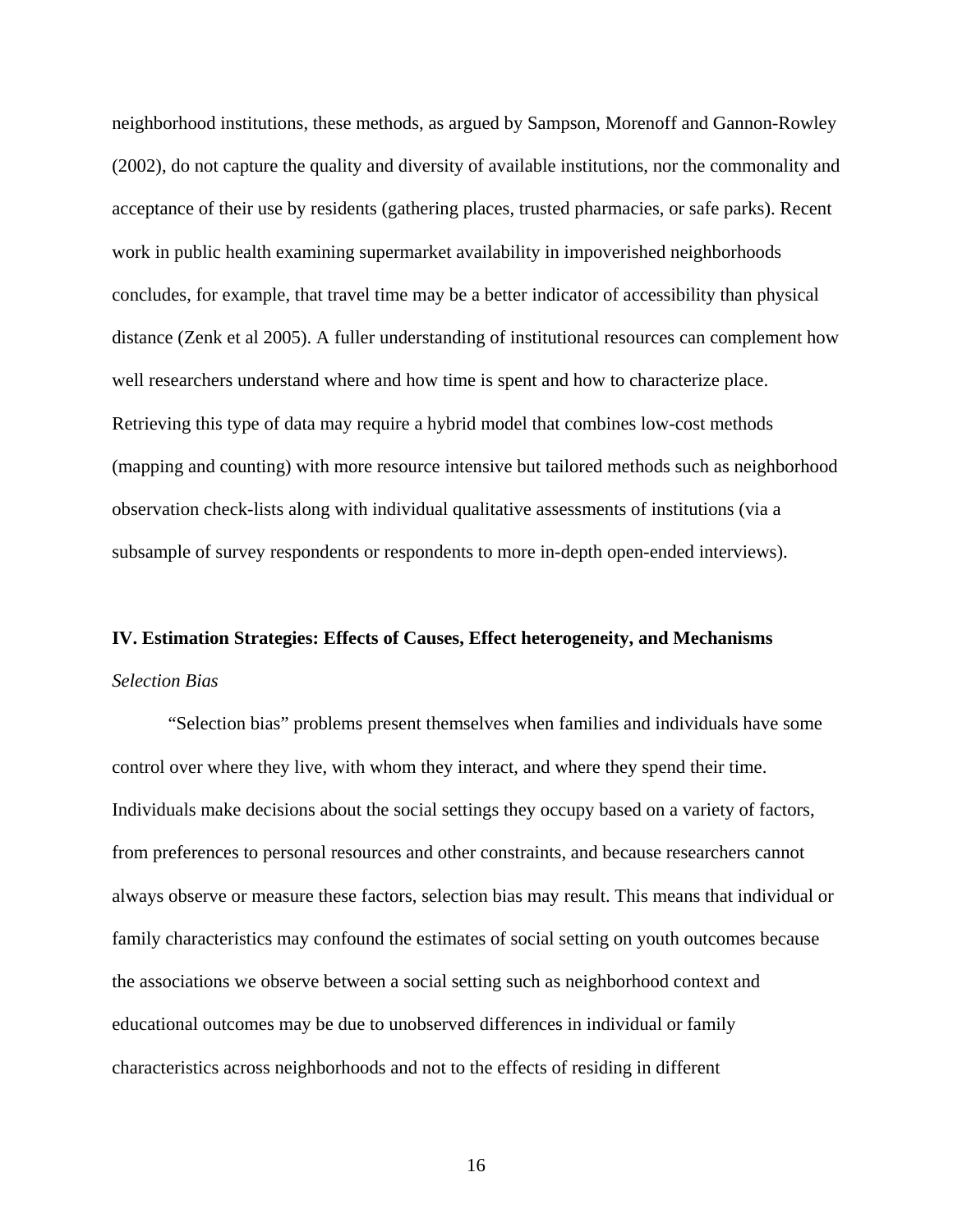neighborhoods. The magnitude of the bias will depend on two quantities: the association between the confounder and social setting, and the association between the confounder and the outcome.

 A useful way of conceptualizing this identification problem is to consider the sources of variation in social settings experienced by different youth. Take, for example, neighborhood context. One type of variation, *endogenous* variation, refers to the confounders that produce selection bias discussed above. The second type of variation is *exogenous* variation in neighborhood context, variation that is produced by economic or social processes that do not directly affect individual outcomes. For example, a change in public policy may move some families out of public housing into neighborhoods with lower poverty rates without directly affecting outcomes of interest.

 Solving the selection bias problem requires finding and measuring those exogenous sources of variation. In searching for such exogenous variation in neighborhood contexts, researchers have focused on two types of processes that lead to variation in neighborhoods across individuals: (1) residential mobility, or the movement of families from one neighborhood to another, and (2) changes in neighborhood conditions over time, i.e. a "place-based" change. Since both sources of variation can be endogenous or exogenous, both present identification challenges. In the former, we must understand why some families move to (or stay in) disadvantaged neighborhoods while others do not. Moreover, we must consider the potential negative effects of residential mobility itself, which could dilute the positive effects of an improved neighborhood context (Sampson 2008).<sup>[3](#page-19-0)</sup> In the latter, we must understand why some neighborhoods change and some do not, and we may also worry about why some families move

 $\overline{a}$ 

<span id="page-19-0"></span> $3$  Sobel (2006) discusses another identification problem in mobility experiments, interference between units that we do not fully describe here. This is a particular challenge in this context because encouraging and succeeding in changing residential mobility inherently can have possible confounding effects on the families in the receiving neighborhood as well as those in the neighborhood left behind.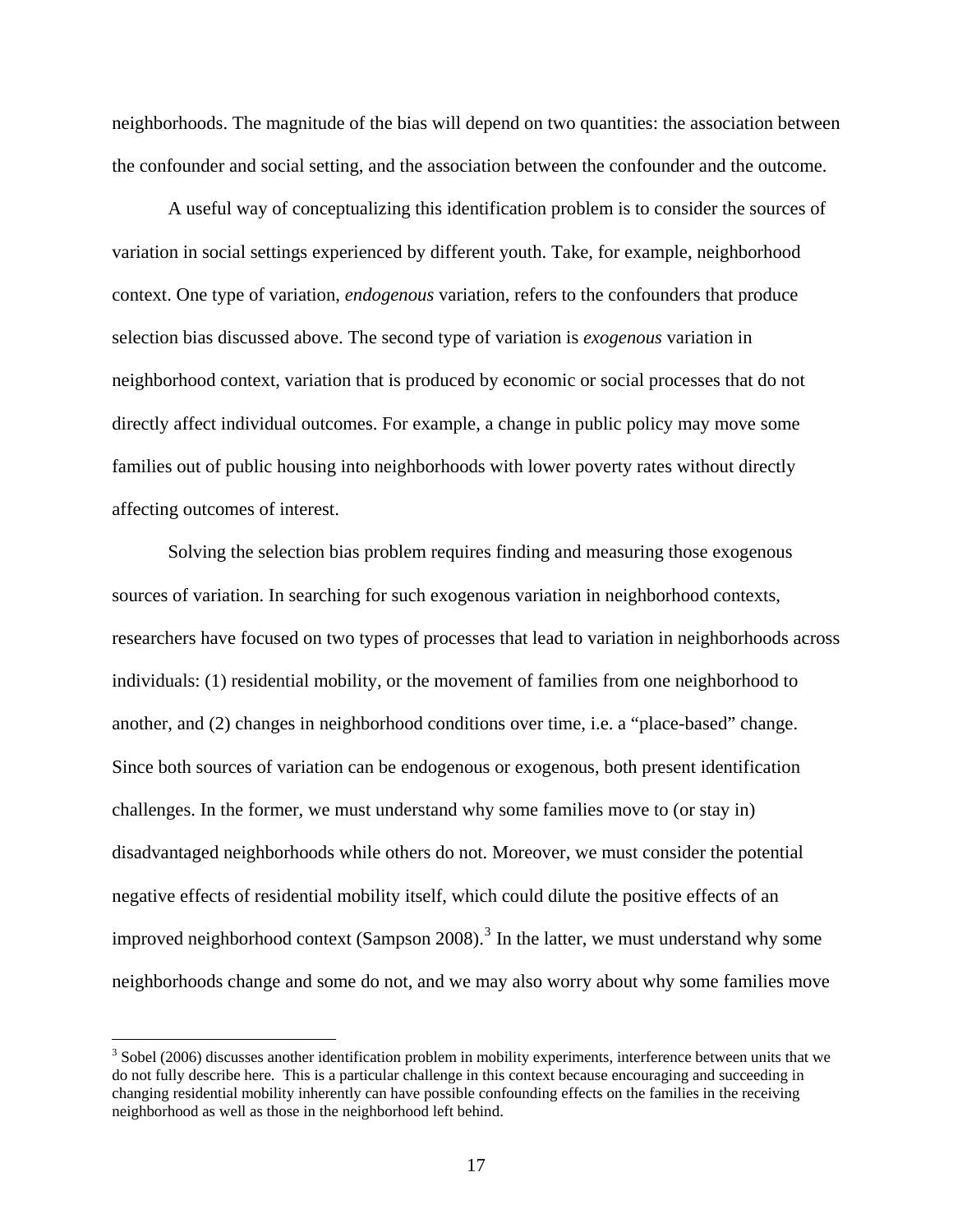in response to changes in their neighborhoods and others do not. If these reasons are also causally related to the outcomes, selection bias is introduced. Finally, note that these two types of interventions typically will not estimate the same quantity. Residential mobility manipulates an entire set of linked neighborhood characteristics, while a place-based intervention typically manipulates a single key feature (or small number of key features) of the neighborhood context. A place-based intervention will therefore more often provide a narrow test of a specific neighborhood effects mechanism. For this reason, and because we have already learned much from residential mobility studies like MTO and Gautreaux, we support the development of placebased interventions for studying neighborhood effects. Key challenges in developing such interventions include designing interventions that are strong enough to produce detectable effects and specific enough to reveal the importance of a single mechanism.

## *Identifying the effects of specific mechanisms*

 Focusing on mechanisms introduces an additional set of complications to research designs that rely on harnessing exogenous variation in social settings. Though not cast precisely in terms of mechanisms, it is helpful to start with Manski's discussion of identification problems in neighborhood effects research since his framework is well-known and the fundamental problems of interpreting associations between contextual characteristics and individual outcomes are especially relevant in identifying mechanisms (Manski 1993, 1995). Manski describes three sources of association between neighborhood characteristics and individual outcomes. First, "endogenous effects" are the effects of group level values on individual values on the same variable. For example, contagion or peer effects theories propose that individuals are more likely to do what others around them are doing. A child will spend more time studying when he sees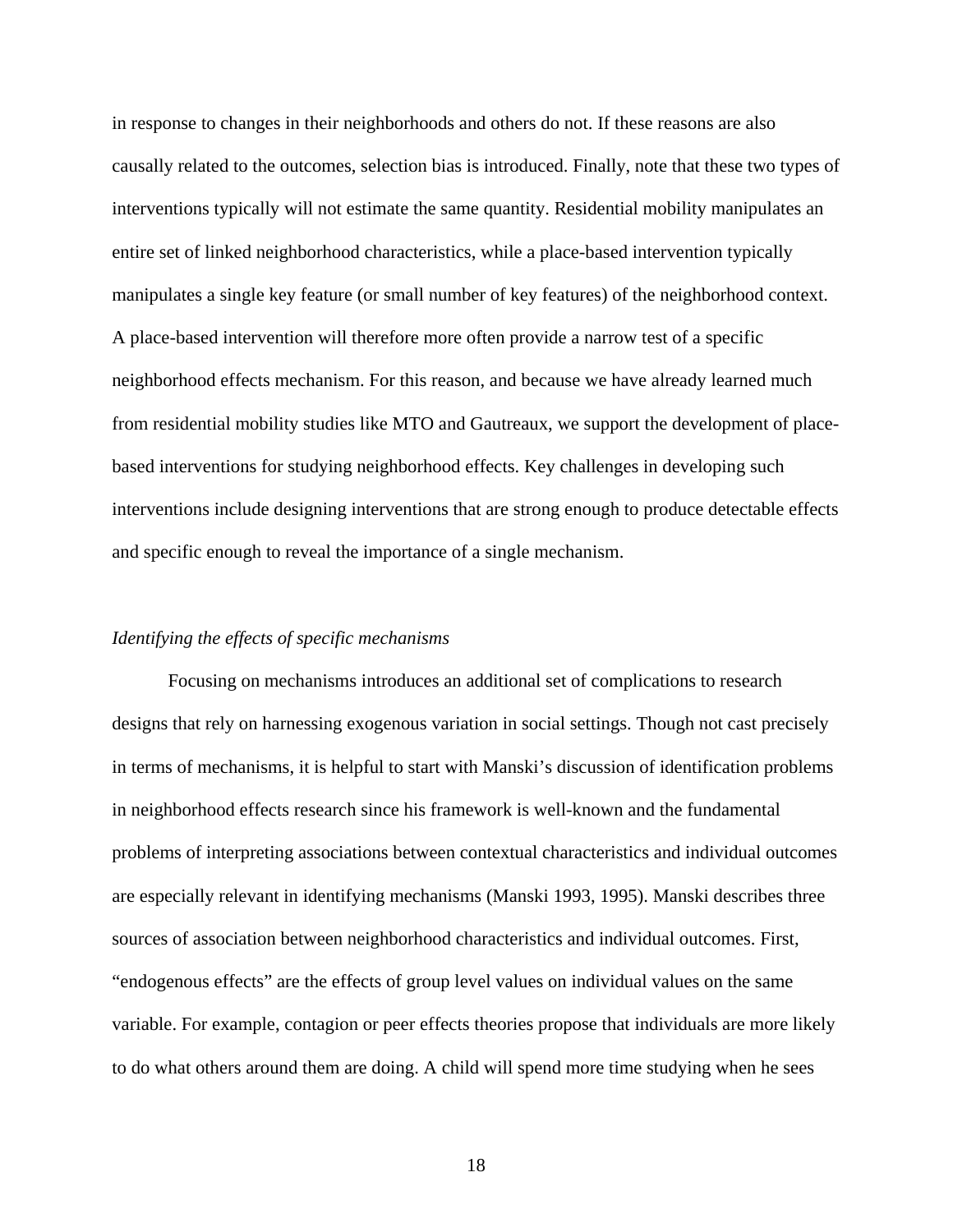his peers spending more time studying. Endogenous effects generate a social multiplier because they amplify any direct effect of an intervention. These types of effects are particularly challenging to identify due to direction of causality, or what Manski calls the "reflection problem." Is directionality from the group to the child or vice versa? Second, in "contextual effects," individual behavior varies with other characteristics of the group, such as achievement varying with neighborhood socio-economic composition. A child may spend more time studying when he observes adults in the neighborhood who have benefitted from high levels of education. Third are "correlated effects," which is simply another name for selection bias.

 If we want to identify the total effect of exposure to one neighborhood rather than another, then it is not necessary to distinguish between endogenous and contextual effects with respect to the mechanisms that they specify. The main concern is selection bias at the neighborhood level, as discussed above. (Note, however, that even if we were able to deal with the selection bias problem and obtain a causal estimate of the effect of, say, neighborhood poverty on an educational outcome, this would not distinguish between the effects of neighborhood poverty and other neighborhood characteristics correlated with it.)

 The reflection problem emerges whenever we are interested in endogenous effects of social settings, but it is not the same identification problem as the selection bias problem researchers face when trying to estimate total effects. The reflection problem can be understood as a failure to specify, measure, and manipulate (or find an instrument for) one particular mechanism, the average value of the outcome among a group with whom one interacts. The only other option is to draw on theory to invoke strong identifying assumptions that specify the direction of causality. For instance, perhaps older friends' actions affect younger friends' actions, but not the reverse. The key point is that the reflection problem is not an inherent intractable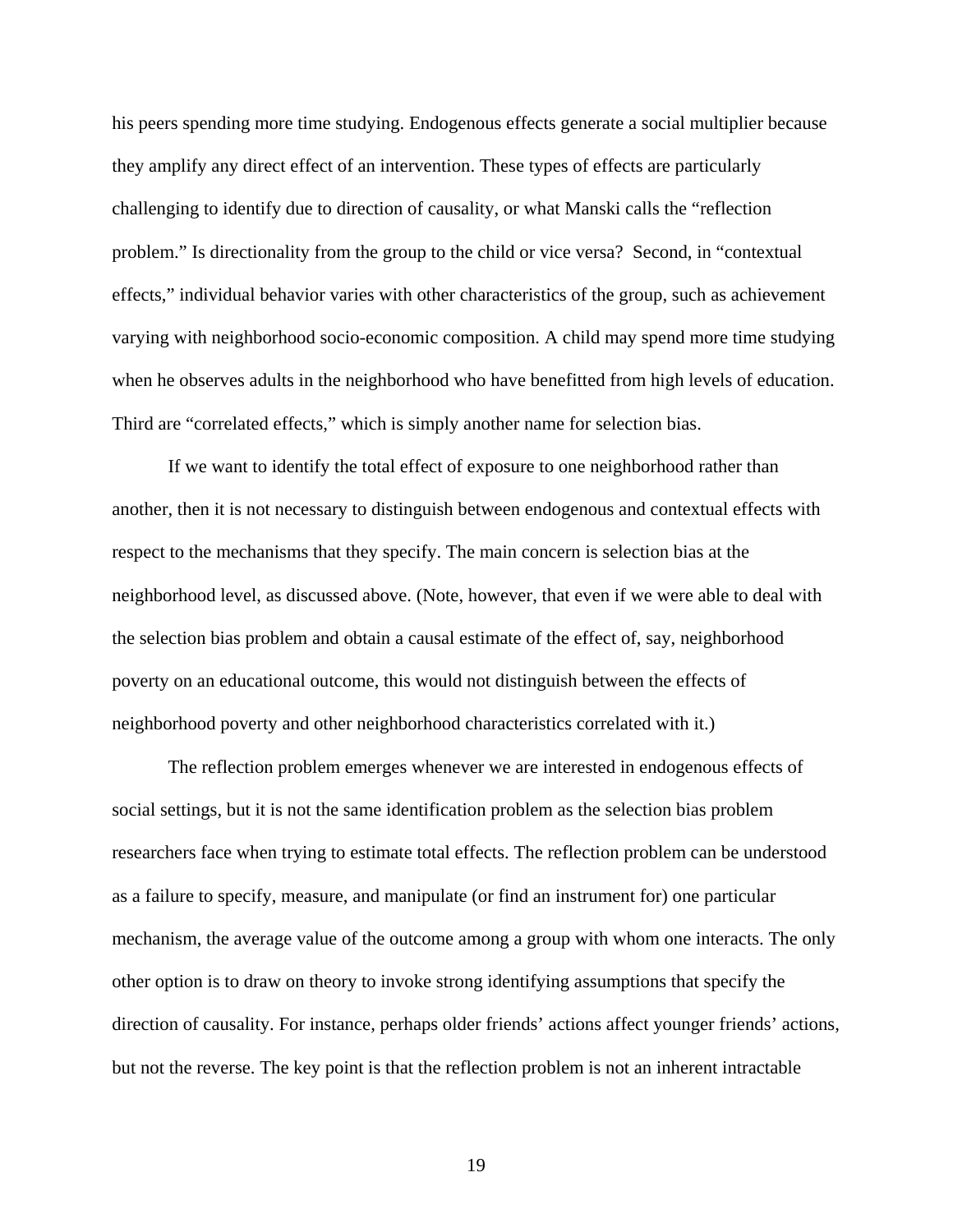problem in the estimation of neighborhood effects but rather results from failure to conceptualize mechanisms and develop strategies for identifying their effects.

We now return to the selection bias problem, but consider it in the context of identifying the role of mechanisms. Even if there is a source of random variation in neighborhood context, the selection bias problem re-emerges when mechanism variables are considered, as selfselection into the mechanisms may no longer be random with respect to the outcomes. Identifying the effects of mechanisms on an outcome will require multiple sources of exogenous variation. Consider Figure 1, which diagrams a simplified research design in which there are three hypothesized mechanisms (M1, M2, M3) for the effect of N (a neighborhood characteristic) on Y (the outcome). For example, N might be the amount of violence in the neighborhood and Y might be educational achievement. The three mechanisms might be (M1) leveling of educational expectations through a focus on safety, (M2) exposure to violence affecting cognitive development through Post Traumatic Stress Disorder, and (M3) joining a gang for protection leading to less time for studying.<sup>[4](#page-22-0)</sup> U represents a set of unobserved X variables that are uncorrelated with Z (since it was randomly assigned) but are correlated with neighborhood violence (N), the outcome (Y), and the mechanisms  $(M's)$ .<sup>[5](#page-22-1)</sup>

#### -- FIGURE 1 HERE --

 If we are interested in the total effect of neighborhood violence (N) on educational achievement (Y), we can use instrumental variables to estimate the effect. This approach involves finding another variable, Z, that is correlated with neighborhood violence (N) and uncorrelated with the unobserved variables (U). Z is the source of exogenous variation in our

 $\overline{a}$ 

<span id="page-22-0"></span><sup>&</sup>lt;sup>4</sup> Note that one might further theorize mechanisms for these mechanisms. The level of detail in the specification of mechanisms depends on one's substantive and policy goals. See Morgan and Winship (2007, Ch. 8) for discussion of this issue.

<span id="page-22-1"></span> $<sup>5</sup>$  For simplicity we omit the observed X's from the figure. The discussion in this section will assume conditioning</sup> on observed X variables.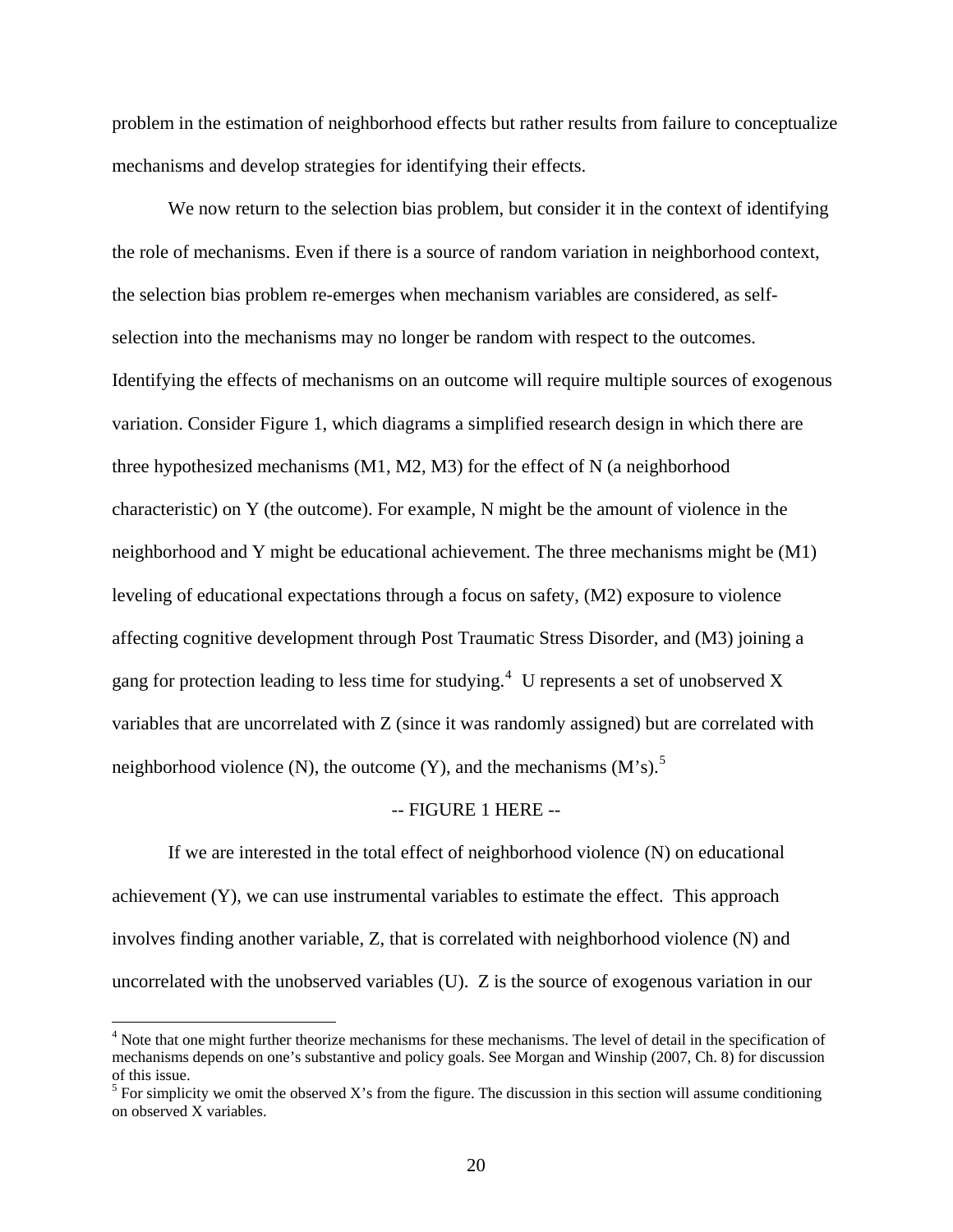neighborhood characteristic (N). For example, the city might randomly assign an anti-violence program to some neighborhoods and not others. Referred to as an *instrument,* Z is used to purge N of the portion of its variation that is correlated with the unobservables. The *exogenous* portion of N's variation—that is, the uncorrelated portion that remains—is then used to estimate the effect of N on Y. Intuitively, this means that our analysis is using only the variation in neighborhood violence created by the anti-violence program to identify the effects of violence. Because the anti-violence program is randomly assigned, the communities that did not get the anti-violence program are similar in observed and unobserved ways to the communities that did.

 We can use a similar procedure to identify the effect of the neighborhood characteristic (N) on each of the mechanisms. For example, b1 can be estimated as the association between the anti-violence program (Z) and educational expectations (M1) divided by the effect of the program on neighborhood violence (a). The difficulty is that as long as each of the mechanisms (M's) is associated with the outcome Y through the unobserved variables (U), we have no way to identify the effects of these mechanisms on educational achievement without more instruments, i.e. without sources of exogenous variation in the mechanisms. Moreover, if the mechanisms are causally related to one another, then even if we could measure all the U's, we would also have to assume that we have measured all the mechanisms as well, lest our estimate of the effect of any one mechanism on Y be biased by its association with an unobserved mechanism. If we thought that violence also directly reduced school attendance and that educational expectations are correlated with school attendance but we did not observe school attendance, we might attribute some of the effects that operate solely through school attendance to educational expectations. One way to create the additional exogenous variation necessary to identify the effects of specific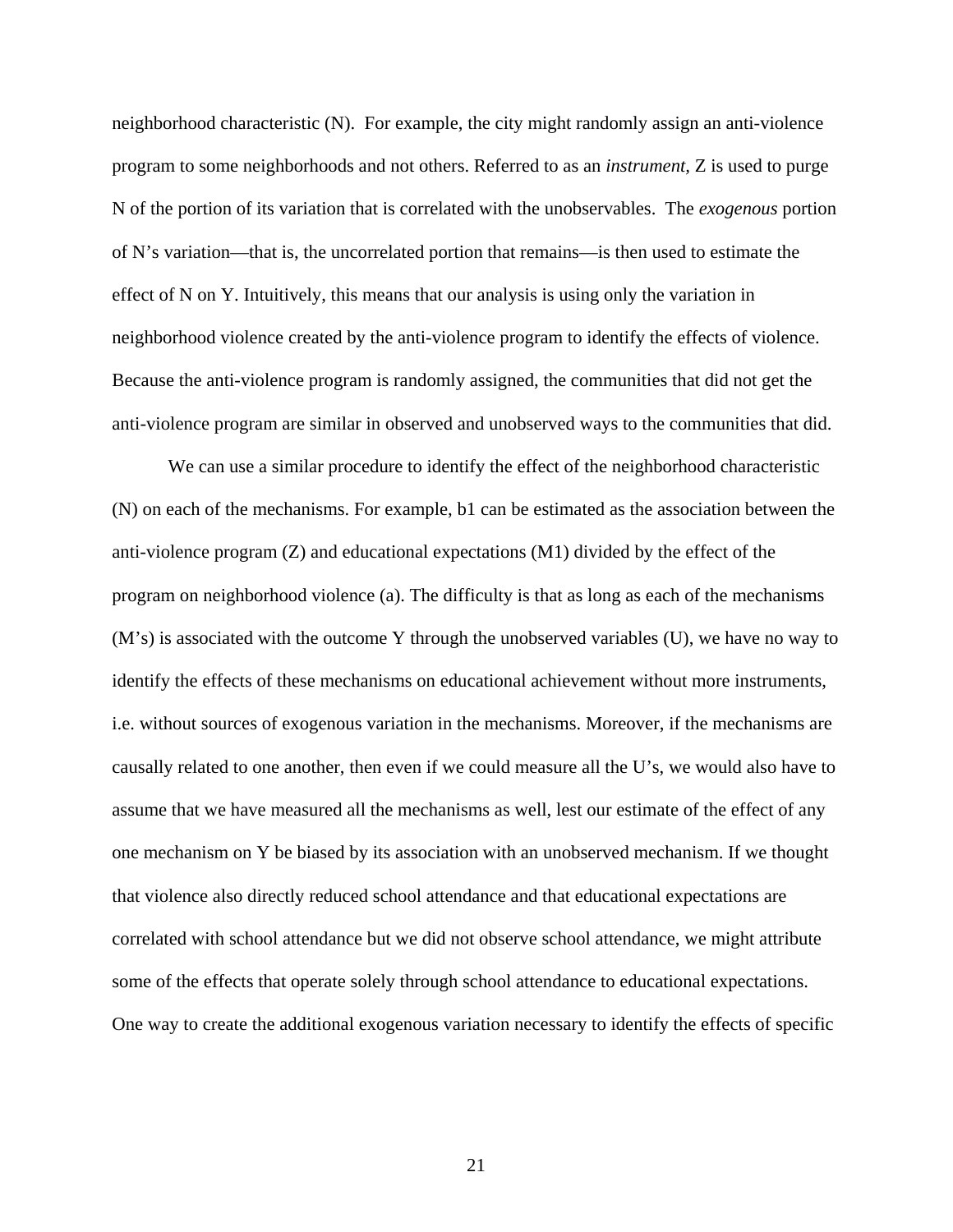mechanisms (c's) is to design an experiment with multiple treatment arms that produce exogenous random variation in both N and the M's across the treatment arms.

Another general approach in an experimental setting is to examine patterns of effects on mediating mechanisms by subgroups. This can be useful when the experiment is not designed with multiple treatment arms for the various mechanisms, and can be done by dividing the sample into subgroups for which theory and previous evidence suggest that treatment effects of N on Y may differ. A review of the overall pattern of results can provide some evidence to support a theoretical framework by testing, in part, the hypothesized relationships between mechanisms and outcomes across treatment categories and subgroups. The advantage of this type of experimental approach is that the source of variation in the social setting (e.g. from something like randomly assigned rent subsidies that affect residential location) is clear, so we can be confident that changes in the mechanisms are causally related to residential location. However, without an exogenous source of variation in the mechanisms, the mechanisms may be spuriously correlated with the outcomes through unobservables.

Focusing on mechanisms can also strengthen our confidence in causal claims. Consider again Figure 1 in which there are three mechanisms (M's) and some set of unobserved confounders (U). If any one of the observed mechanisms is uncorrelated with U, then we can identify the portion of the effect of the treatment  $(N)$  on the outcome  $(Y)$  that operates through that mechanism. For example, if we can assume that the "joining gangs" mechanism (M3) is not affected by unobservables (U), then the arrow between U and M3 disappears from the diagram. When M3 is not affected by U, and when we can observe the other mechanisms, both the effect  $(b3)$  of the treatment on joining gangs and the effect  $(c3)$  of joining gangs on achievement can now be identified even if there is no instrument. The effect of the neighborhood violence (N) on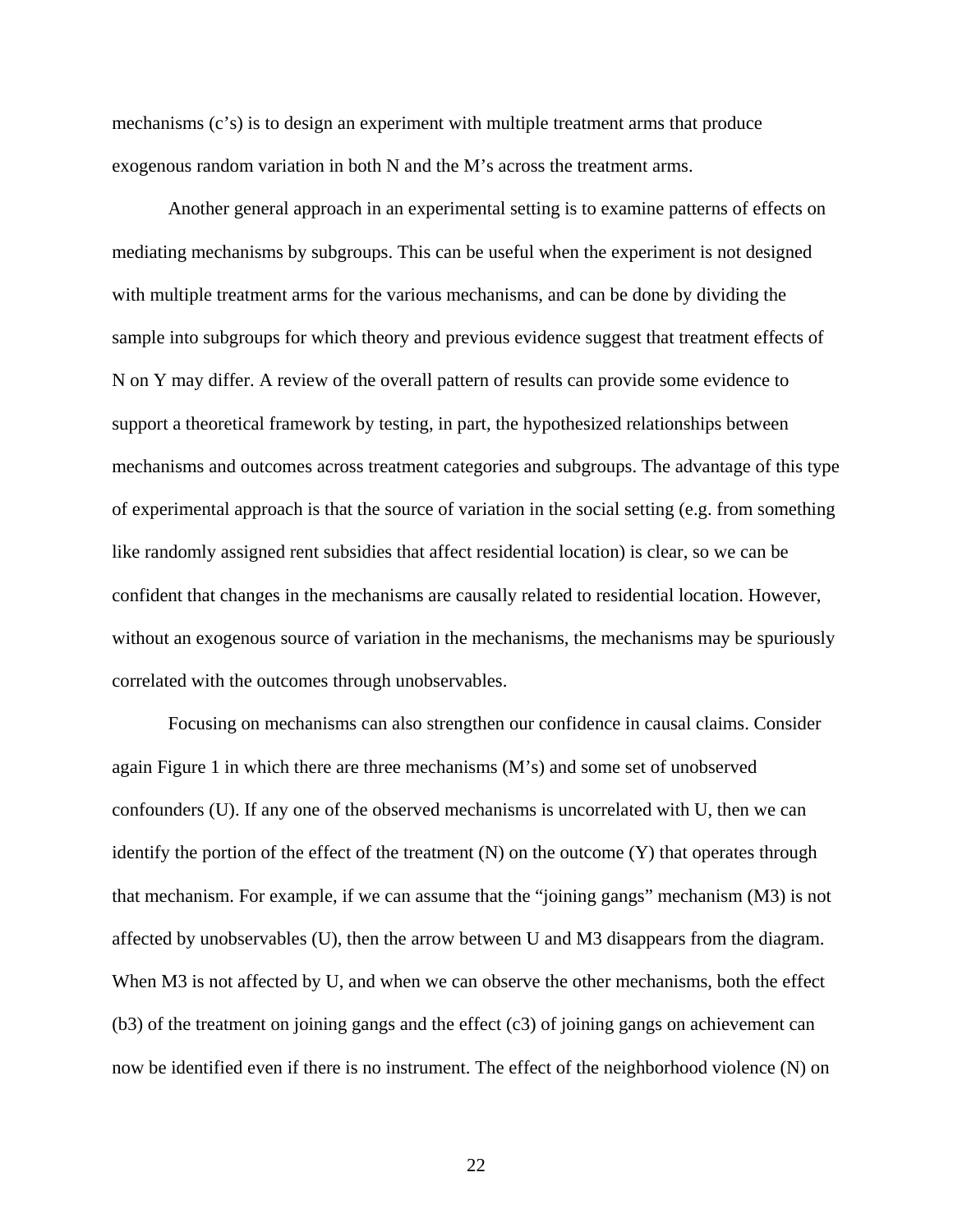achievement (Y) that operates through joining gangs (M3) can be calculated as the product of b3 and c3. While this does not provide us with an unbiased estimate of the total effect of N on Y, if  $b3*c3$  is nonzero, it does provide evidence that there is some nonzero effect of N on Y.<sup>[6](#page-25-0)</sup>

## *Complications introduced by effect heterogeneity*

1

 In the above example the subgroups are observed and effect heterogeneity is harnessed to provide further information. The possibility of heterogeneity in effects also introduces complications, particularly when the subgroups cannot be identified in the data. The first complication has already been discussed in the methodological literature on instrumental variables estimation, that is, unless the treatment effect can be assumed to be the same for all units of analysis, an instrument identifies the local average treatment effect (LATE) (Angrist, Imbens and Rubin, 1996; Angrist and Krueger, 2001; and Gennetian et al., 2005, for a less technical exposition). It answers the question: What is the average effect of the treatment among those who were actually induced to take the treatment by the instrument? The conventional solution to the LATE problem is to use multiple instruments (see applications by Kling, Liebman and Katz, 2007; Gennetian, Magnuson and Morris, 2008). If different LATE estimates from different instruments operate in the same direction and are of similar magnitude, then we can be more confident that the effect of the treatment is not specific to particular subgroups.

 A second complication arises because estimating the role of a particular mechanism in the effect of a neighborhood characteristic (N) on an educational outcome (Y) requires identifying both the effect of X on the mechanism and the effect of the mechanism on Y. When there is treatment effect heterogeneity, it is possible to produce an estimate of the role of the

<span id="page-25-0"></span><sup>&</sup>lt;sup>6</sup>This discussion is an example of identification through what Pearl (2000) calls his "front door" criterion. See Winship and Harding (2008) for an example and further details.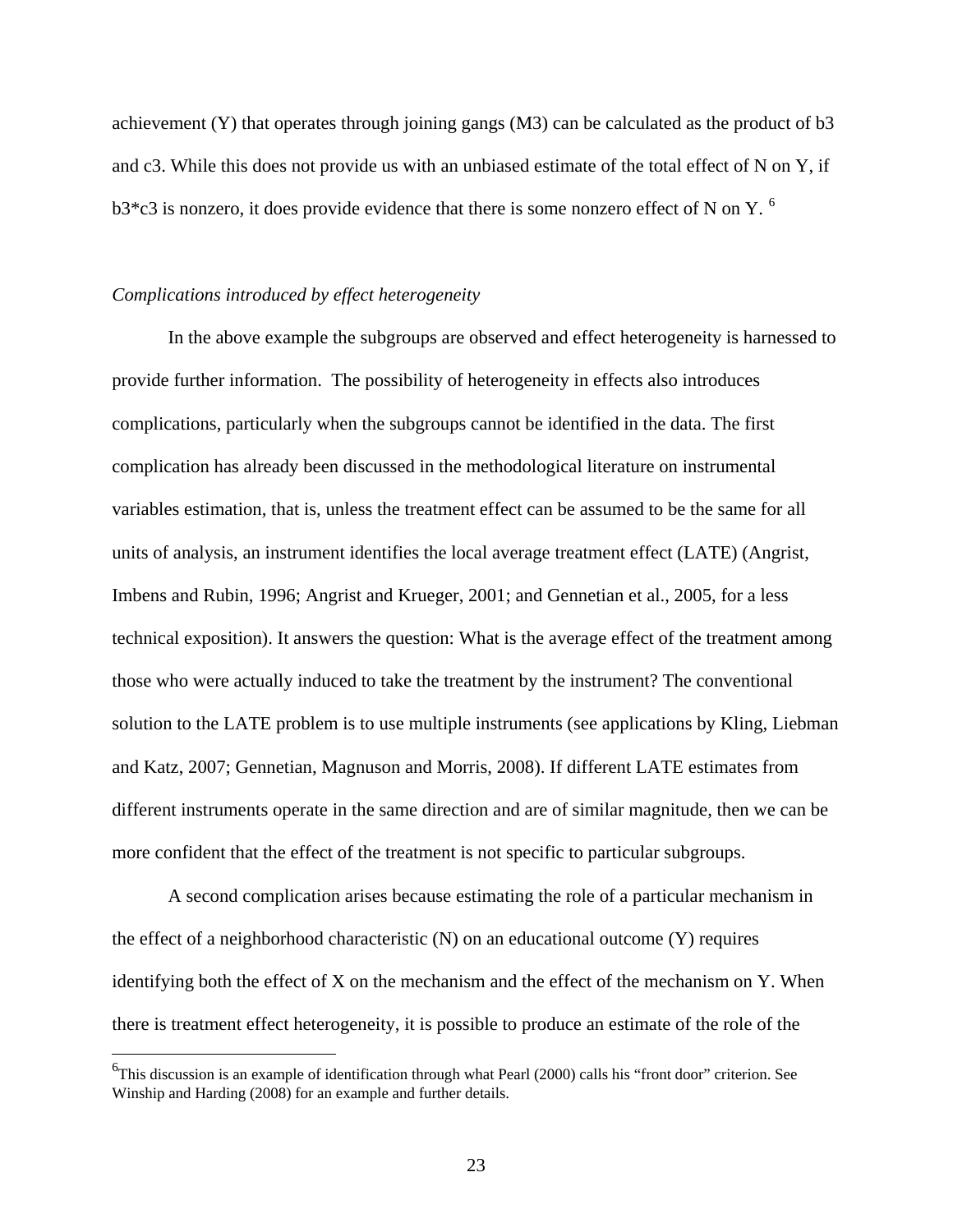mechanism that applies to none of the cases if some cases experience effects of N on the mechanism and other cases experience an effect of the mechanism on Y (see also Bullock and Ha 2010). In technical terms, this means that the LATE for the effect of N has a different group of compliers than the LATE for the effect of M.

 This problem highlights the importance of specifying and measuring sources of effect heterogeneity. It is particularly important to choose exogenous family or child characteristics, lest subgroup membership be a product of the treatment. Ideally one might also purposely stratify one's sample to ensure sufficient sample size in each subgroup. Our discussion thus far suggests a number of other family or child characteristics on which one might focus. Our emphasis on family capacity or family resources suggests that family income, family structure, or number of children, or access to transportation may determine the strength of a neighborhood effect. Our emphasis on social ties and interactions in the neighborhood suggests that proximity to extended kin, parents' social ties to the neighborhood, or parental employment outside the neighborhood may determine the strength of the neighborhood effect. Many of these characteristics are both determinants and effects of the treatment. Further ethnographic work may be required to better understand these and other sources of effect heterogeneity.<sup>[7](#page-26-0)</sup> We emphasize as well that an exhaustive search for effect heterogeneity may lead to multiple testing problems through the mining of sample data for statistical significance. Sources of effect heterogeneity should be closely informed by theory and prior research and any analyses should be preceded by a clear set of hypotheses limiting the number of subgroups to be examined.

## **V. An Illustrative Example**

<span id="page-26-0"></span> $\frac{1}{7}$  One might also consider family type to be a latent class and conduct a latent class analysis.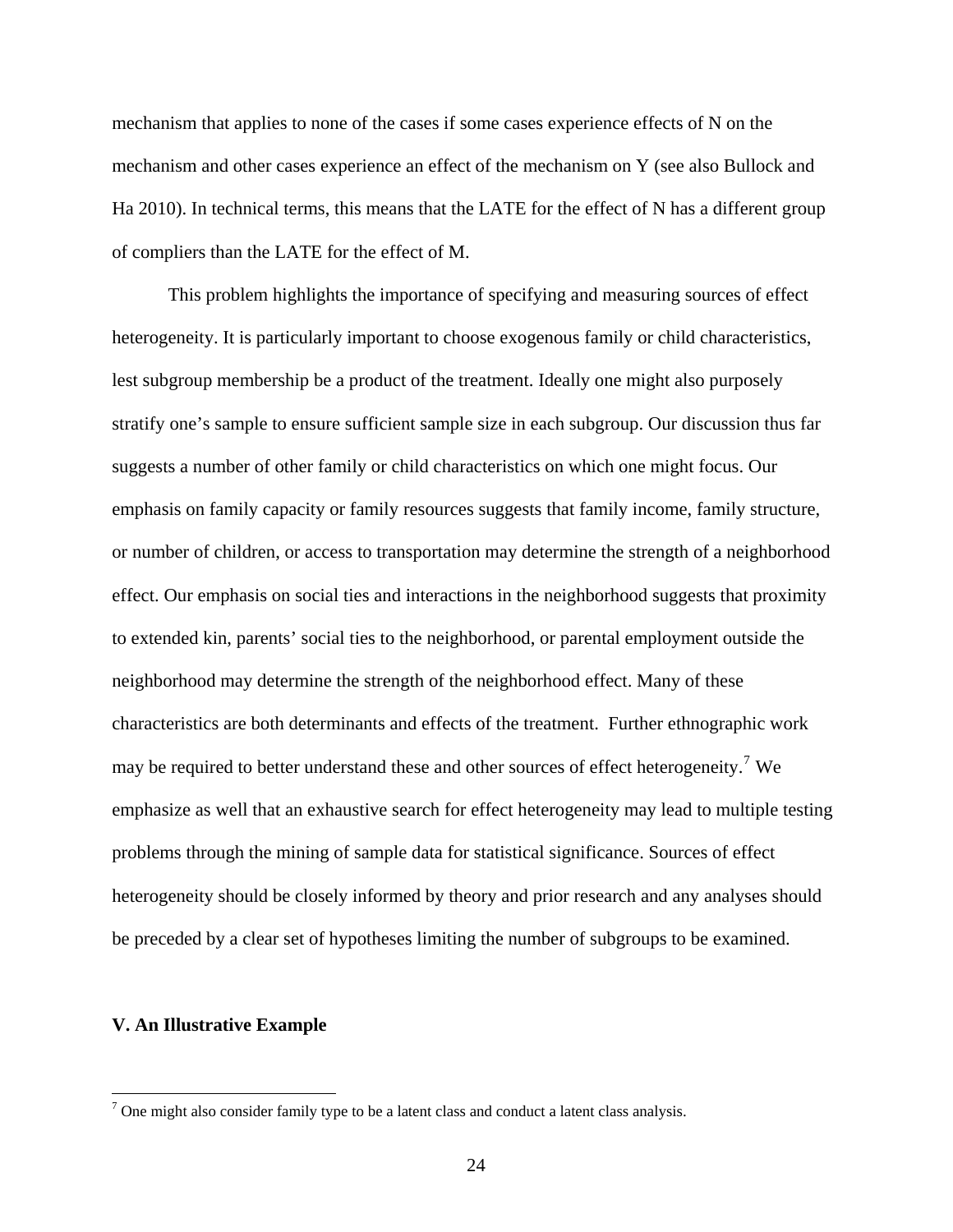Because violence is spatially concentrated in poor neighborhoods, violence may be an important mechanism linking neighborhood poverty to school outcomes. In this section we sketch an example study that examines whether the observed correlation between neighborhood violence and unfavorable youth schooling outcomes (e.g. Harding 2009b) is causal by manipulating exposure to neighborhood violence through youth time use. Suppose we observe that youth living in more violent neighborhoods have lower school attendance and graduation rates, high rates of suspensions, and poorer math achievement. One can try to test the neighborhood violence hypothesis by estimating the relationship between an individual's time spent on the streets in a violent neighborhood and educational achievement using a regression model, but this estimate will be susceptible to within-neighborhood selection bias (different youth choosing to spend their time in different places, in different ways, and with different people). An alternative is to identify this effect by generating exogenous variation in youth time use through random assignment.

We can manipulate the amount of time youth spend in areas of higher neighborhood violence under the hypothesis that such time use affects exposure to violence. Randomization ensures that individuals assigned to different locations are the same across both observed and unobserved characteristics, except for chance variation, so any differences in outcomes across groups can be attributed to the planned variation in exposure to violence.

Details of this example study can be found in the web appendix. Briefly, the design is the following. In the first stage, we select a target set of neighborhoods with high neighborhood violence and match each of them to neighborhoods that are comparable in terms of poverty, race, and educational levels but have lower neighborhood violence (see Seith et al, 2003 on the feasibility of matched-neighborhood designs). An intervention would be designed that is non-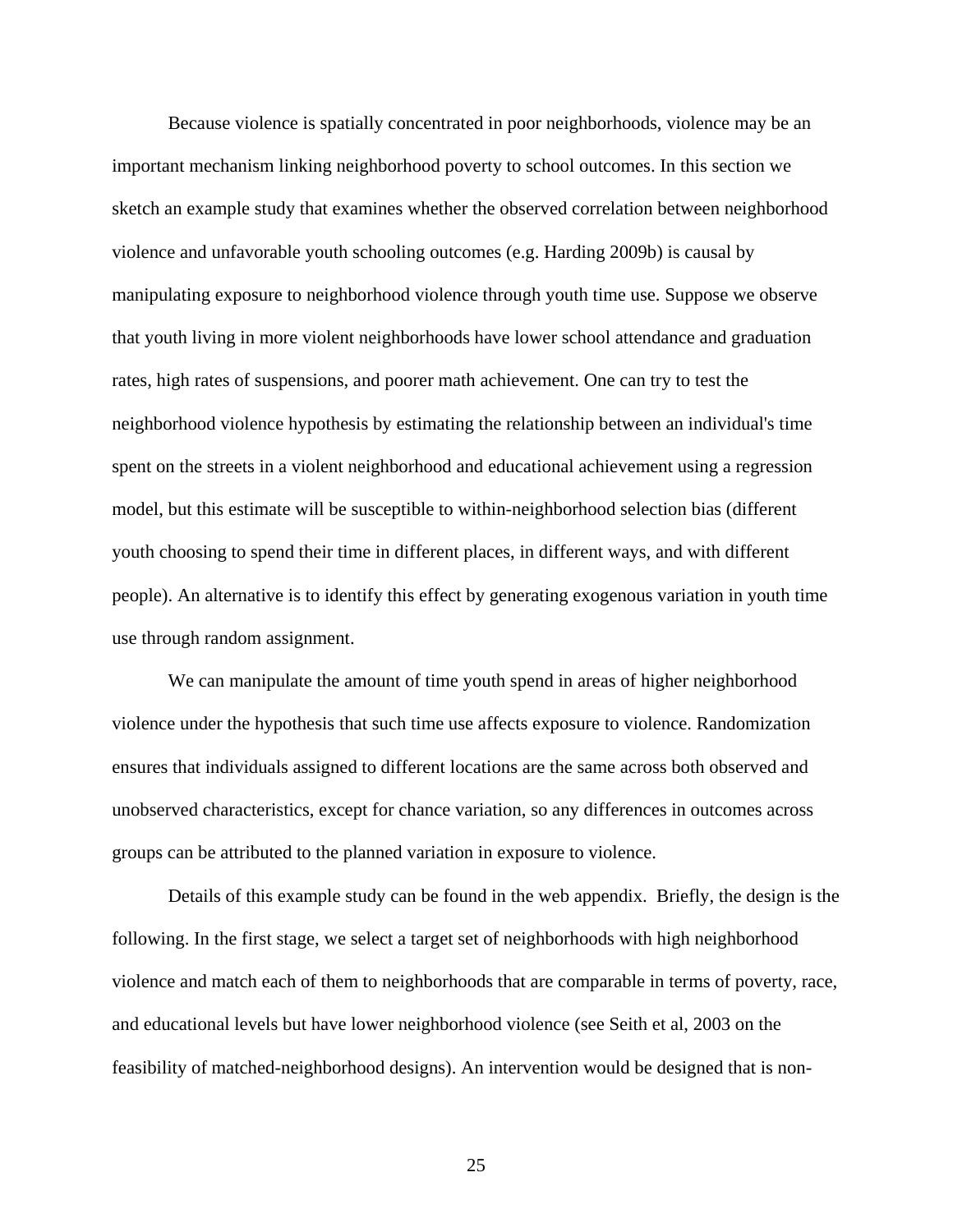academic, but involves engagement with the neighborhood – such as working on a local clothing drive. For the study, we would recruit individuals from the neighborhoods with higher levels of neighborhood violence, so that the neighborhoods where subjects are placed through the intervention are all less risky than their own neighborhoods. We would randomly assign these youth to teams in different locations outside of their own neighborhoods, some of which would have lower neighborhood violence than others.

With this type of random assignment study design we can learn about the effect of exposure to neighborhood violence by comparing the educational outcomes of youth in the different intervention groups. Although we do not directly manipulate exposure to violence, we can estimate the intervention's impact on educational outcomes and the intervention's impact on exposure to violence. For example, we hypothesize that youth working in less violent neighborhoods would experience more beneficial educational effects than those working in more violent neighborhoods. The benefits of the interventions may vary at the individual level by preintervention exposure and vulnerability to neighborhood violence, as determined by family connections to resources outside of the neighborhood, parenting skills, parental motivation and capacity to seek positive alternative environments for children, and the youth's own social relationships and decisions about how to use their time.

Measures of youth time use, neighborhood characteristics and exposure to violence, and a range of information about families and their youth can be collected through surveys. With these data, we can also check for any other important differences in youth experiences that arise during the study which may be correlated with exposure to violence. Survey data can be complemented by in-depth qualitative interviews with a small subsample of youth in both the experimental and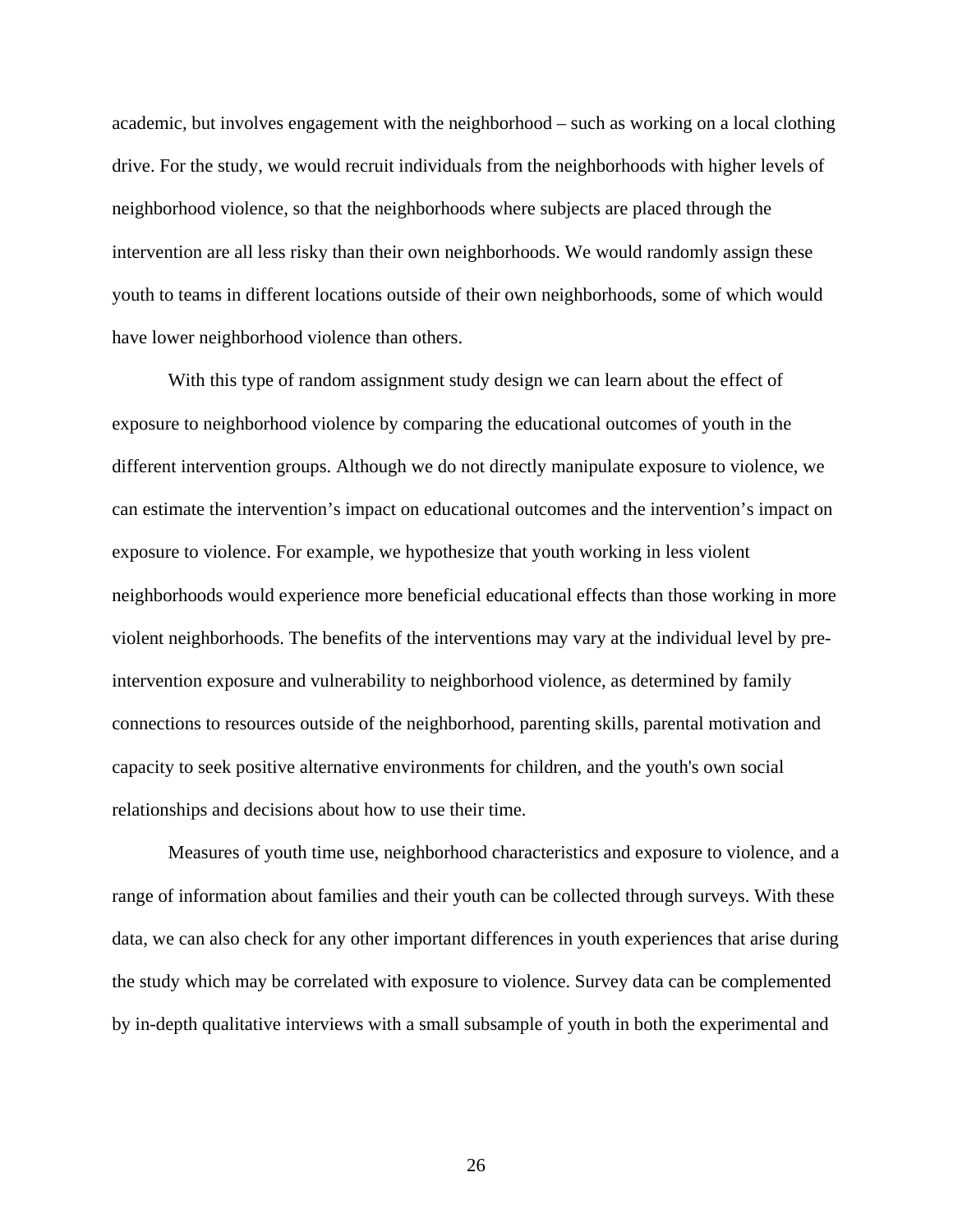control groups to better understand aspects of youth time use and exposure to violence which are difficult to detect or measure through a survey.

## **IV. Conclusion**

 Our aim in this chapter has been to set the stage for future research—its opportunities as well as challenges, both conceptually and empirically—to better understand the influence of neighborhood social settings on youth educational outcomes. Conceptually, we argue that the field is ready to move away from estimating the effects of compositional properties of neighborhoods and toward an analysis of specific mechanisms and effect heterogeneity. A new focus on mechanisms, exposure, and vulnerability can only be achieved with more nuanced data. Our recommendation is to build on the successes of prior efforts and invest in new, mixed methods data collection strategies that can measure individual interactions, networks, and time use and provide reliable assessments of neighborhood resources, cultural contexts, and physical conditions. We see particular promise in adapting time use and social network data collection methods to assess exposure to the social and cultural processes that produce contextual effects. Finally we point to both across neighborhood and within neighborhood selection biases as longstanding challenges in identifying neighborhood effects and illustrate some promising approaches for designing studies to identify mechanisms and assess effect heterogeneity. Although we tailor our discussion to social settings outside of the school and home, much of what we discuss might also be applied to school settings or home environments.

Neighborhoods are not static, nor are individual residential decisions. Our proposed framework recognizes this to some extent by highlighting the importance of effect heterogeneity. We have not addressed other forms of neighborhood dynamics. Neighborhoods change over time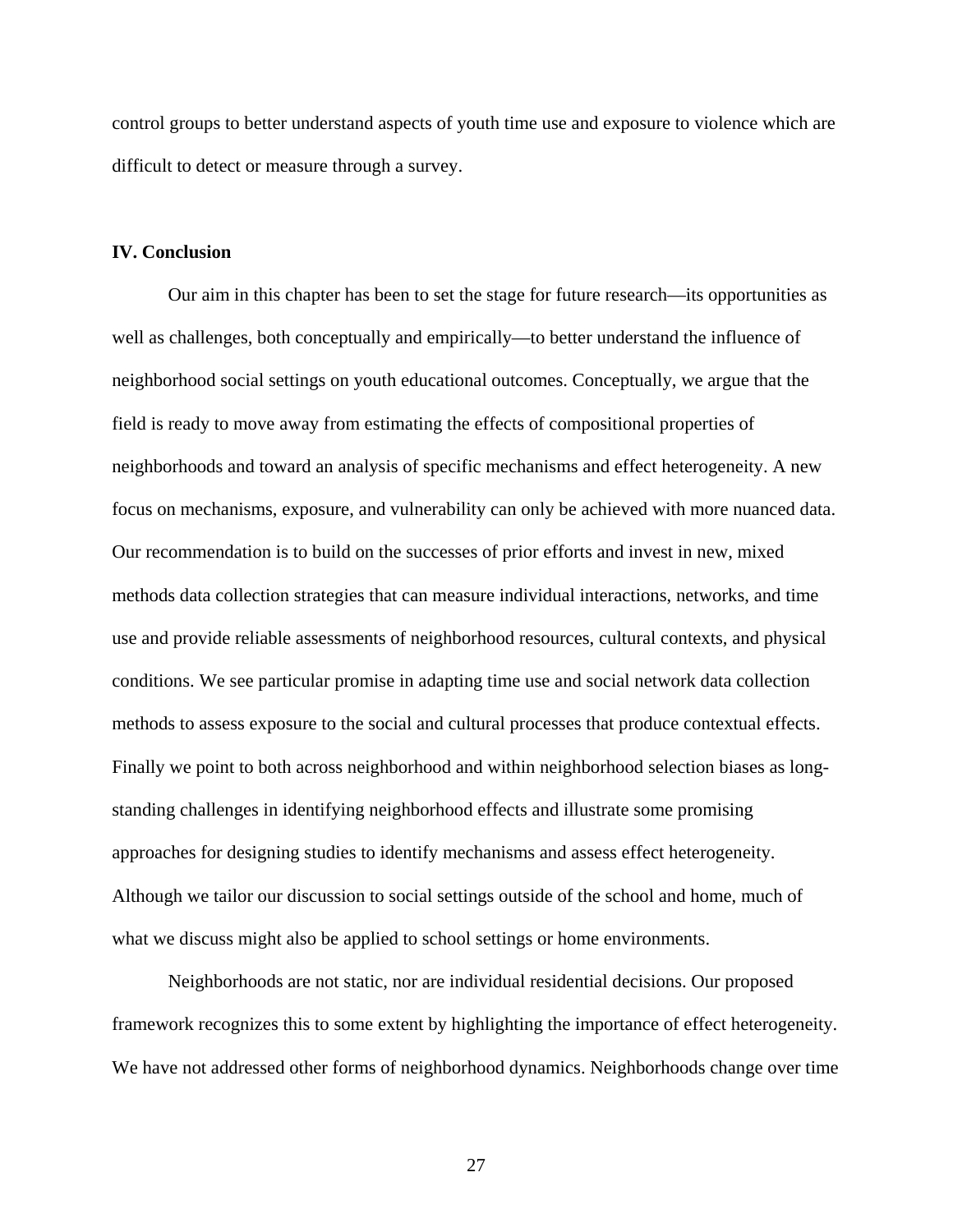as residents move in and out, and community investment increases or decreases. When families move in response to changes in the neighborhoods around them or in response to the outcomes experienced by their children as a result of neighborhood context, then more sophisticated statistical methods, such as marginal structural models or inverse probability of treatment weighting (Robins, Hernan, and Brumback 2000), are required to estimate unbiased causal effects, even when all sources of selection bias are accurately measured (Sampson, Sharkey and Raudenbush 2008, see also Sharkey and Sampson forthcoming).

 We have discussed identification of mechanisms for neighborhood effects without regard to the absolute magnitude of these effects, to their relative magnitudes compared to the effects of schools or of families, or to their resulting policy significance. Policy trade-offs between housing vouchers that offer the opportunity to move compared to place-based neighborhood investment (such as building a community center or clinic) are best informed by quantifying the size of effects and comparing costs and benefits. Mechanisms by which neighborhoods can have their effects are particularly important in considering these types of policy trade-offs. For example, if mix of peers in neighborhood-based after-school activities is an important predictor of youth math achievement, then policy makers can evaluate the size of this beneficial peer effect (and any spillover effects) compared to the cost of busing disadvantaged youth to programs that offer this same mix of peers, or the cost of offering an equivalent program in the schools attended by disadvantaged youth. Heterogeneous treatment effects are equally important in considering policy trade-offs. Policy interventions that primarily benefit only some subgroups may be more or less appealing. For example, an intervention with a large effect on a small group of youth may be more or less appealing than an intervention with a small effect on a very large group of youth.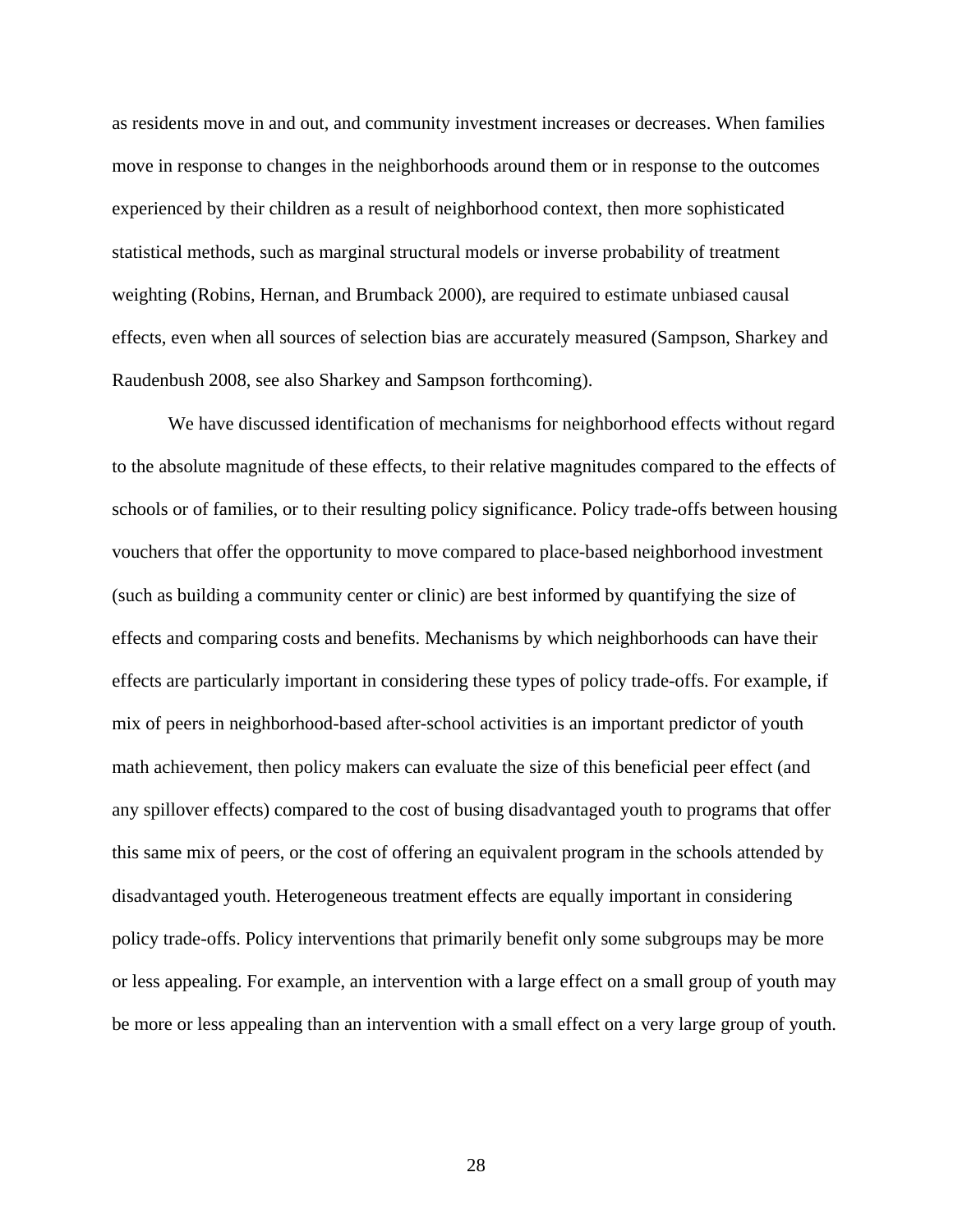## **References**

- Ainsworth-Darnell, James and Douglas Downey. 1998. "Assessing the Oppositional Culture Explanation for Racial/Ethnic Differences in School Performance." *American Sociological Review* 63:536-553.
- Anderson, Elijah. 1999. *Code of the Street: Decency, Violence, and the Moral Life of the Innercity.* New York: W. W. Norton.
- Angrist, Joshua and Alan Krueger 2001. "Instrumental Variables and the Search for Identification: From Supply and Demand to Natural Experiments." *Journal of Economic Perspectives*, *15*(4), 69-85.
- Angrist, Joshua, Guido Imbens, and Donald Rubin 1996. "Identification of Causal Effects Using Instrumental Variables." JASA Applications Invited paper, with comments and authors' response. *Journal of the American Statistical Association, 91*, 444-455.
- Brewster, Karin L. 1994a. "Race Differences in Sexual Activity Among Adolescent Women: The Role of Neighborhood Characteristics." *American Sociological Review* 59: 408-424.
- Brewster, Karin L. 1994b. "Neighborhood Context and the Transition to Sexual Activity among Young Black Women." *Demography* 31: 603-614.
- Brooks-Gunn, Jeanne, Greg J. Duncan, Pamela K. Klebanov, and Naomi Sealand. 1993. "Do Neighborhoods Influence Child and Adolescent Development?" *American Journal of Sociology* 99:353–95.
- Browning, Christopher R., Tama Leventhal, and Jeanne Brooks-Gunn. 2004. "Neighborhood Context and Racial Differences in Early Adolescent Sexual Activity." *Demography* 41: 697-720.
- Browning, Christopher R., Tama Leventhal, and Jeanne Brooks-Gunn. 2005. "Sexual Initiation in Early Adolescence: The Nexus of Parental and Community Control." *American Sociological Review* 70: 758-778.
- Bullock, John G., and Shang E. Ha. 2010. "Mediation Analysis Is Harder than It Looks." In *Cambridge Handbook of Experimental Political Science*, ed. James N. Druckman, Donald P. Green, James H. Kuklinski, and Arthur Lupia. New York: Cambridge University Press.
- Bureau of Labor Statistics. 2009. *American Time Use Survey User's Guide.* <http://www.bls.gov/tus/atususersguide.pdf>(accessed February 25, 2010).
- Carter, Prudence L. 2005. *Keepin' It Real: School Success Beyond Black and White.* New York: Oxford University Press.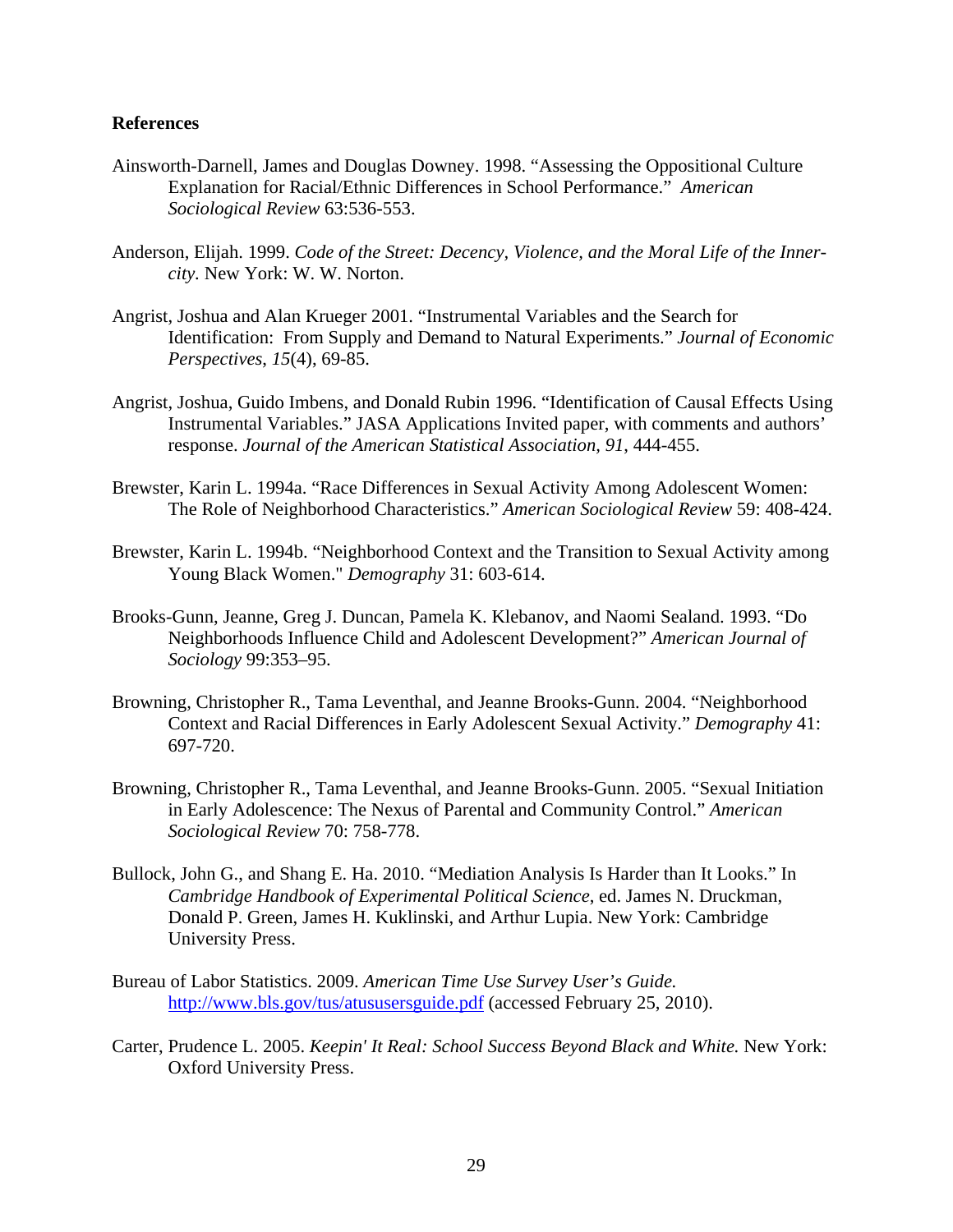- Cohen, Lawrence E., and Marcus Felson. 1979. "Social Change and Crime Rate Trends: A Routine Activity Approach." American Sociological Review 44 (4): 588-608.
- Coleman, James S. 1988. "Social Capital in the Creation of Human Capital." *American Journal of Sociology* 94: S95-S120
- Cook, Phillip and Jens Ludwig. 1998. "The Burden of 'Acting White': Do Black Adolescents Disparage Academic Achievement?" Pp. 375-401 in Christopher Jencks and Meredith Phillips (eds) *The Black White Test Score Gap*. Washington, D.C.: Brookings.
- Cook, Tom D., William J. Shadish, and Victor C. Wong. 2008. "Three Conditions Under Which Observational Studies Produce the Same Results as Experiments." *Journal of Policy Analysis and Management* 27(4): 724-750.
- Csikszentmihalyi, Mihaly and Larson, Reed. 1987. "Validity and Reliability of the Experience Sampling Method," *Journal of Nervous and Mental Disease*, 175: 526-536.
- Currie, Janet, Eric Hanushek, E. Megan Kahn, Matthew Neidell and Steve Ridkin. 2007. "Does Pollution Increase School Absences?" National Bureau of Economic Research Working Paper No. 13252.
- Dance, L. Janelle. 2002. *Tough Fronts: The Impact of Street Culture on Schooling.* New York: Routledge Falmer Press.
- Fordham, Signithia and John Ogbu. 1986. "Black Students' School Success: Coping with the Burden of 'Acting White.'" *Urban Review* 18(3):176-206.
- Fryer, Roland G. 2006. "Acting White: The Social Price Paid by the Best and brightest Minority Students." *Education Next* (Winter 2006): 53-59.
- Fu, Yang-chih. 2005. "Measuring personal networks with daily contacts: a single-item survey question and the contact diary." *Social Networks* 27: 169-86.
- Fu, Yang-chih. 2007. "Contact diaries: Building archives of actual and comprehensive personal networks." *Field Methods* 19: 194-217
- Furstenburg, Frank F. et al (eds). 1999. *Managing to Make It: Urban Families and Adolescent Success*. Chicago: University of Chicago Press.
- Gennetian, Lisa, Lisa Sanbonmatsu and Jens Ludwig. 2009. "Neighborhood Poverty Effects on Low Income Youth: A Within Study Comparison Using Data from the Moving to Opportunity Study." Working Paper. Presented at 2009 Society For Research in Child Development, Denver, Colorado.
- Gennetian, Lisa, Katherine Magnuson and Pamela Morris. 2008. "Statistical Association to Causation: What Developmentalists Can Learn from Instrumental Variables Techniques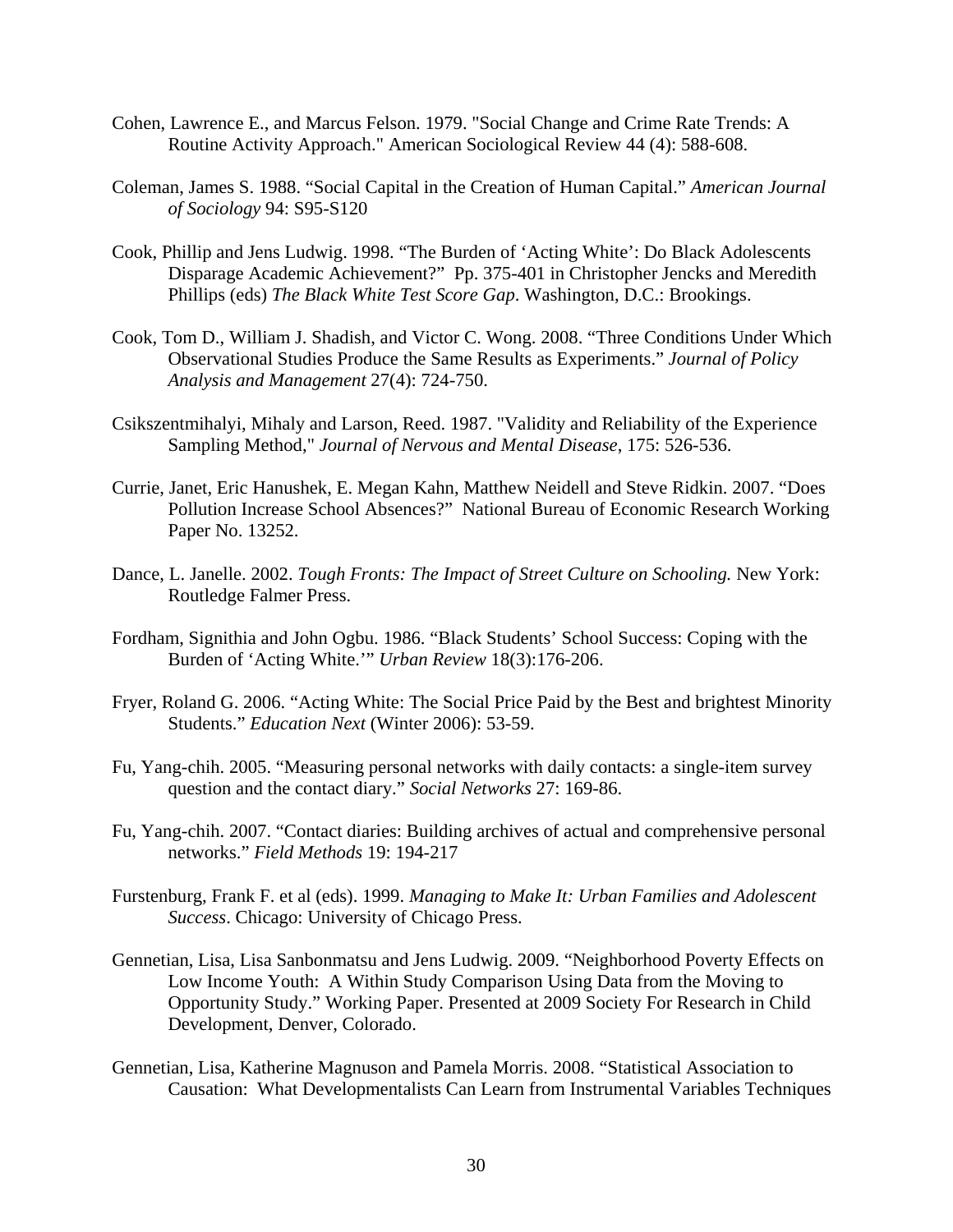Coupled with Experimental Data." *Developmental Psychology*. 44(2): 381-394.

- Gennetian, Lisa., Pamela Morris, Johannes Bos and Howard Bloom. 2005. "Coupling the Nonexperimental Technique of Instrumental Variables with Experimental Data to Learn How Programs Create Impacts." Chapter 3 in H. Bloom (ed.) *Moving to the Next Level: Combining Experimental and Non-Experimental Methods to Advance Employment Policy Research.* New York, NY: Russell Sage Foundation.
- Goldenberg, Claude, Ronald Gallimore, Leslie Reese, and Helen Garnier. 2001. "Cause or Effect? A Longitudinal Study of Immigrant Latino parents' Aspirations and Expectations, and Their Children's School Performance." *American Educational Research Journal* 38(3): 547-582.
- Grannis, Rick. 1998. "The Importance of Trivial Streets: Residential Streets and Residential Segregation." *American Journal of Sociology* 103(6): 1530-64.
- Hannerz, Ulf. 1969. *Soulside: Inquiries into Ghetto Culture and Community*. New York: Columbia University Press.
- Harding, David J. 2007. "Cultural Context, Sexual Behavior, and Romantic Relationships in Disadvantaged Neighborhoods." *American Sociological Review* 72(3): 341-364*.*
- Harding, David J. 2009a. "Violence, Older Peers, and the Socialization of Adolescent Boys in Disadvantaged Neighborhoods." *American Sociological Review* 74(3): 445-464*.*
- Harding, David J. 2009b. "Collateral Consequences of Violence in Disadvantaged Neighborhoods." *Social Forces* 88(2): 757-782.
- Harding, David J. 2010. *Living the Drama: Community, Conflict, and Culture Among Inner-City Boys.* Chicago: University of Chicago Press.
- Harris, Angel L. 2006. "I (Don't) Hate School: Revisiting Oppositional Culture Theory of Blacks' Resistance to Schooling." *Social Forces* 85: 797-834.
- Hollister, Robinson and Elizabeth Ty Wilde. 2007. "How Close is Close Enough? Evaluating Propensity Score Matching Using Data from a Class Size Reduction Experiment." *Journal of Policy Analysis and Management* 26(3): 455-477.
- Hoxby, C. M. 2001. "All School Finance Equalizations Are Not Created Equal." *The Quarterly Journal of Economics, 116*, 1189-1230.
- Jacob, Brian 2004. "Public Housing, Housing Vouchers and Student Achievement: Evidence from Public Housing Demolitions in Chicago." *American Economic Review*. 94(1): 233- 258.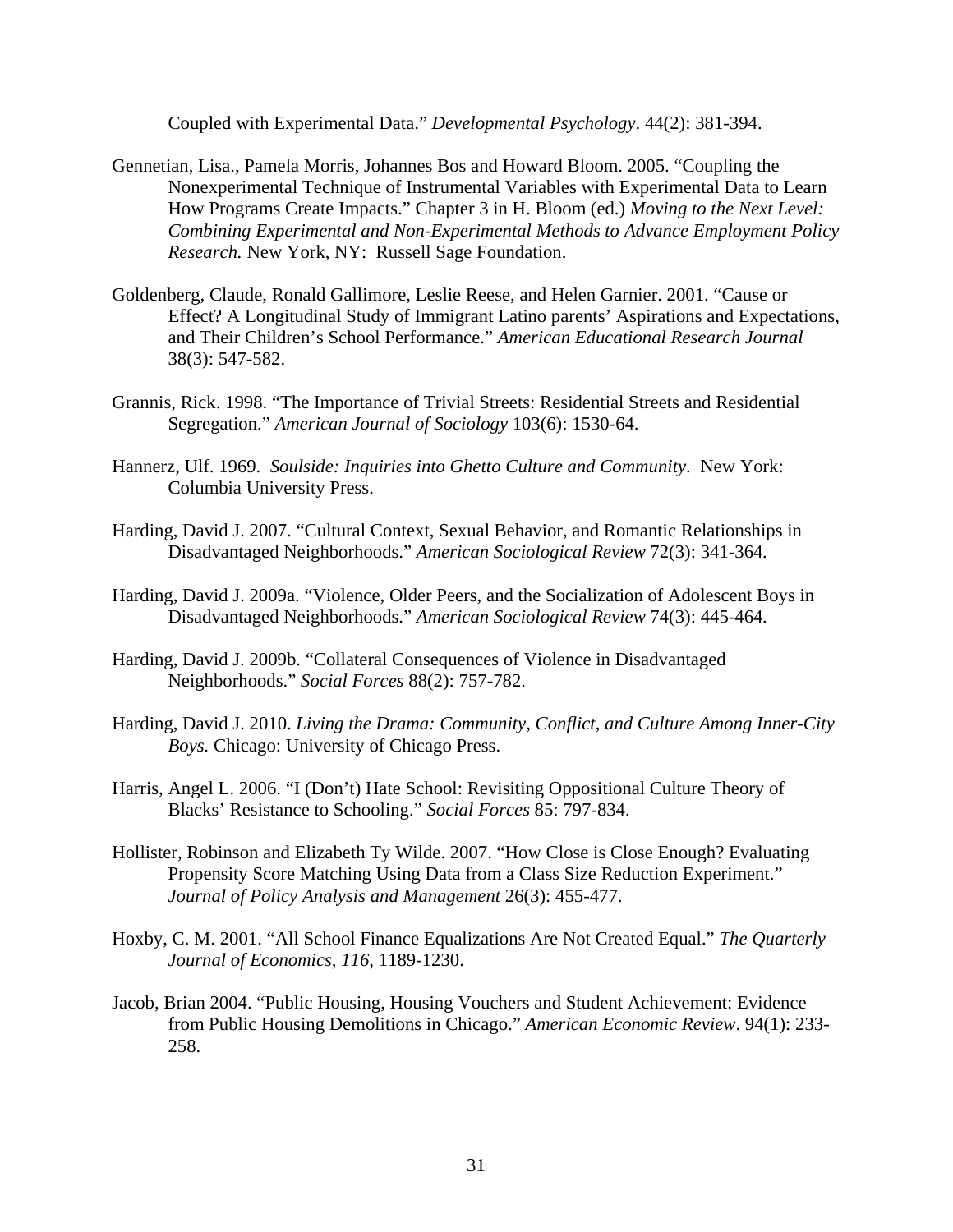- Jarrett, Robin L. 1997a. "African American Family and Parenting Strategies in Impoverished Neighborhoods," *Qualitative Sociology* 20: 275-288.
- Jarrett, Robin L. 1997b. "Bringing Families Back In: Neighborhood Effects on Child Development." Pp. 48-64 in Jeanne Brooks-Gunn, Greg J. Duncan, and J. Lawrence Aber, eds. *Neighborhood Poverty*, Vol. 2: *Policy Implications in Studying Neighborhoods*. New York: Russell Sage
- Jencks, Chrsitopher and Susan E. Mayer. 1990a. "The Social Consequences of Growing Up in a Poor Neighborhood," p. 111-186 in Lawrence E. Lynn, Jr. and Michael G. H. McGreary, eds. *Inner-City Poverty in the United States*. Washington, D.C.: National Academy Press.
- Jencks, Chrsitopher and Susan E. Mayer. 1990b. "Residential Segregation, Job Proximity, and Black Job Opportunities: The Empirical Status of the Spatial Mismatch Hypothesis" in *Inner-City Poverty in the United States* edited by Lawrence Lynn, Jr. and Michael McGeary. Washington, D.C.: National Academy of Sciences Press.
- Juster, F. Thomas and Stafford, Frank P. (eds.) 1985*. Time, Goods, and Well-Being*. Ann Arbor, Michigan: Institute for Social Research, University of Michigan.
- Kling, Jeffrey R., Jeffrey B. Liebman, and Lawrence Katz. 2007. "Experimental Analysis of Neighborhood Effects." *Econometrica* 75(1): 83-119.
- Krieger N, Chen JT, Waterman PD, Soobader MJ, Subramanian SV, Carson R. 2002. "Geocoding and Monitoring of US Socioeconomic Inequalities in Mortality and Cancer Incidence: Does the Choice of Area-Based Measure and Geographic Level Matter?: the Public Health Disparities Geocoding Project." *American Journal of Epidemiology.* 156:471–482.
- LaLonde, Robert J. 1986. "Evaluating the Econometric Evaluations of Training Programs with Experimental Data." *American Economic Review* 76:604-20.
- Larson, Reed. 1989. "Beeping Children and Adolescents: A Method for Studying Time Use and Daily Experience," *Journal of Youth and Adolescence*, 18: 511-530.
- Leventhal, Tama and Jeanne Brooks-Gunn 2000. "The Neighborhoods they Live In: The Effects of Neighborhood Residence Upon Child and Adolescent Outcomes." *Psychological Bulletin*, 126, 309-337.
- Manski, Charles F, 1993. "Identification of Endogenous Social Effects: The Reflection Problem," *Review of Economic Studies* 60(3):531-42.
- Manski, Charles F. 1995. *Identification Problems in the Social Sciences.* Cambridge, MA: Harvard University Press.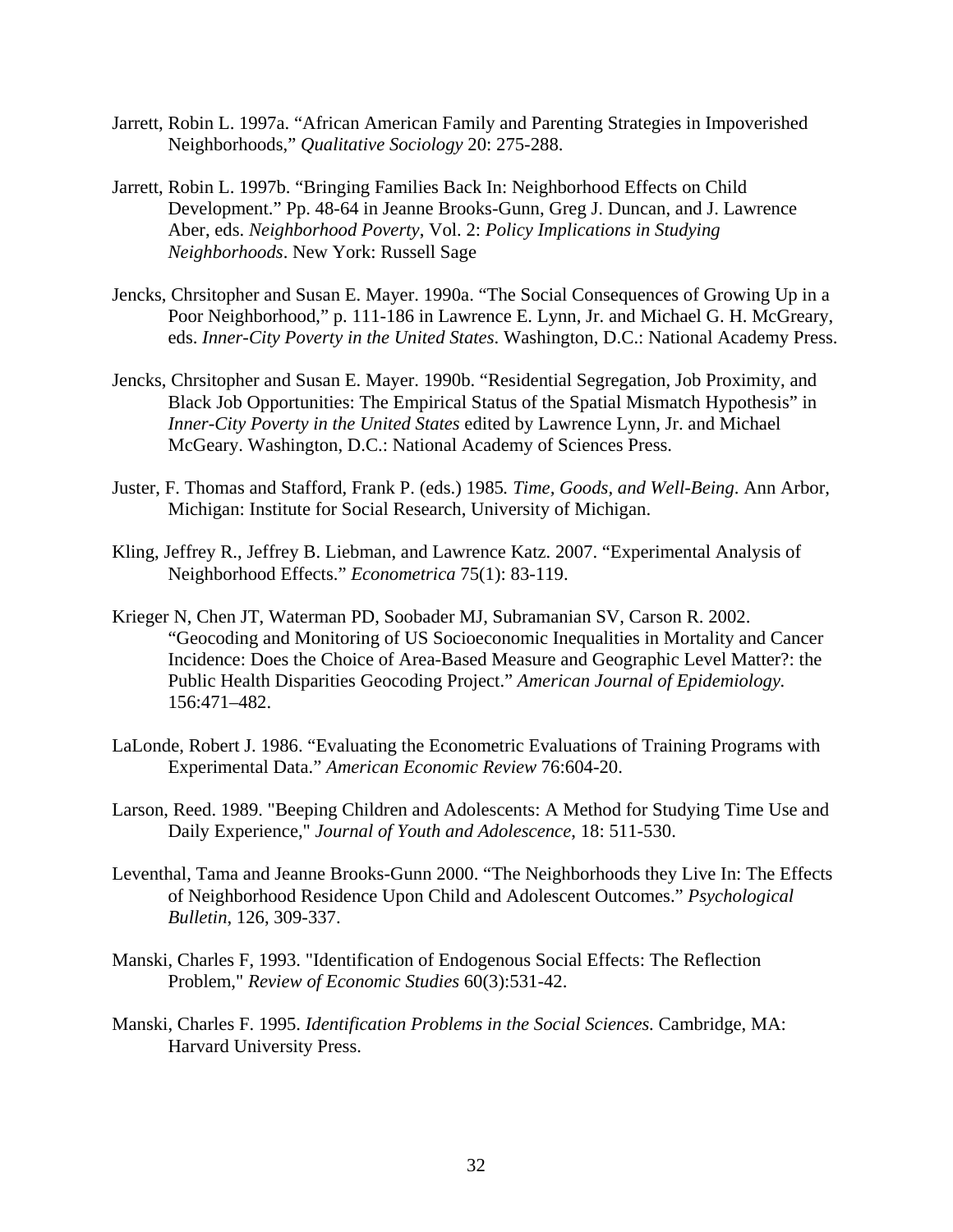- Manski, Charles. 2000. Economic Analysis of Social Interactions. *Journal of Economic Perspectives* (14)3: 115-136.
- Massey, Douglas S. 2001. "Segregation and Violent Crime in Urban America." Pp. 317-345 in Elijah Anderson and Douglas S. Massey, eds. *Problem of the Century: Racial Stratification in the United States*. New York: Russell Sage.
- Massey, Douglas S.. 2004. "Segregation and Stratification: A Biosocial Perspective," *Du Bois Review* 1: 7-25.
- Massey, Douglas S. and Nancy Denton. 1993. *American Apartheid: Segregation and the Making of an Underclass*. Cambridge, MA: Harvard University Press.
- Michalopoulos, Charles, Howard S. Bloom and Carolyn J. Hill. 2004. "Can Propensity-Score Methods Match the Findings from a Random-Assignment Evaluation of Mandatory Welfare-to-Work Programs?" *Review of Economics and Statistics*. 86(1): 156-179.
- Moffitt, Robert. 2004. "Policy Interventions, Low-Level Equilibria, and Social Interactions." Pgs 45-82 in Steven N. Durlauf and H. Peyton Young (eds) *Social Dynamics*. Washington, DC: Brookings Institution Press.
- Morgan, Stephen L. and Aage B. Sørensen. 1999. "Parental Networks, Social Closure, and Mathematics Learning: A Test of Coleman's Social Capital Explanation of School Effects." *American Sociological Review* 64:661-681.
- Morgan, Stephen L. and Christopher Winship. 2007. *Counterfactuals and Causal Inference: Methods and Principles for Social Research.* Cambridge: Cambridge University Press.
- Mouw, T. 2000. "Job Relocation and the Racial Gap in Unemployment in Detroit and Chicago, 1980 to 1990." *American Sociological Review* 65 5:730-753.
- Newman, Katherine S. 1999. *No Shame in My Game: The Working Poor in the Inner-city.* New York: Vintage and Russel Sage.
- Ogbu, John U. 2004. "Collective Identity and the Burden of 'Acting White' in Black History. Community, and Education." *The Urban Review* 36: 1-35.
- Pearl, Judea. 2000. *Causality: Models, Reasoning, and Inference*. Cambridge, UK: Cambridge University Press.
- Ponce, Ninez A. Katherine J. Hoggatt, Michelle Wilhelm, and Beate Ritz. Preterm Birth: The Interaction of Traffic-related Air Pollution with Economic Hardship in Los Angeles Neighborhoods *American Journal of Epidemiology*, 162(2): 140-148.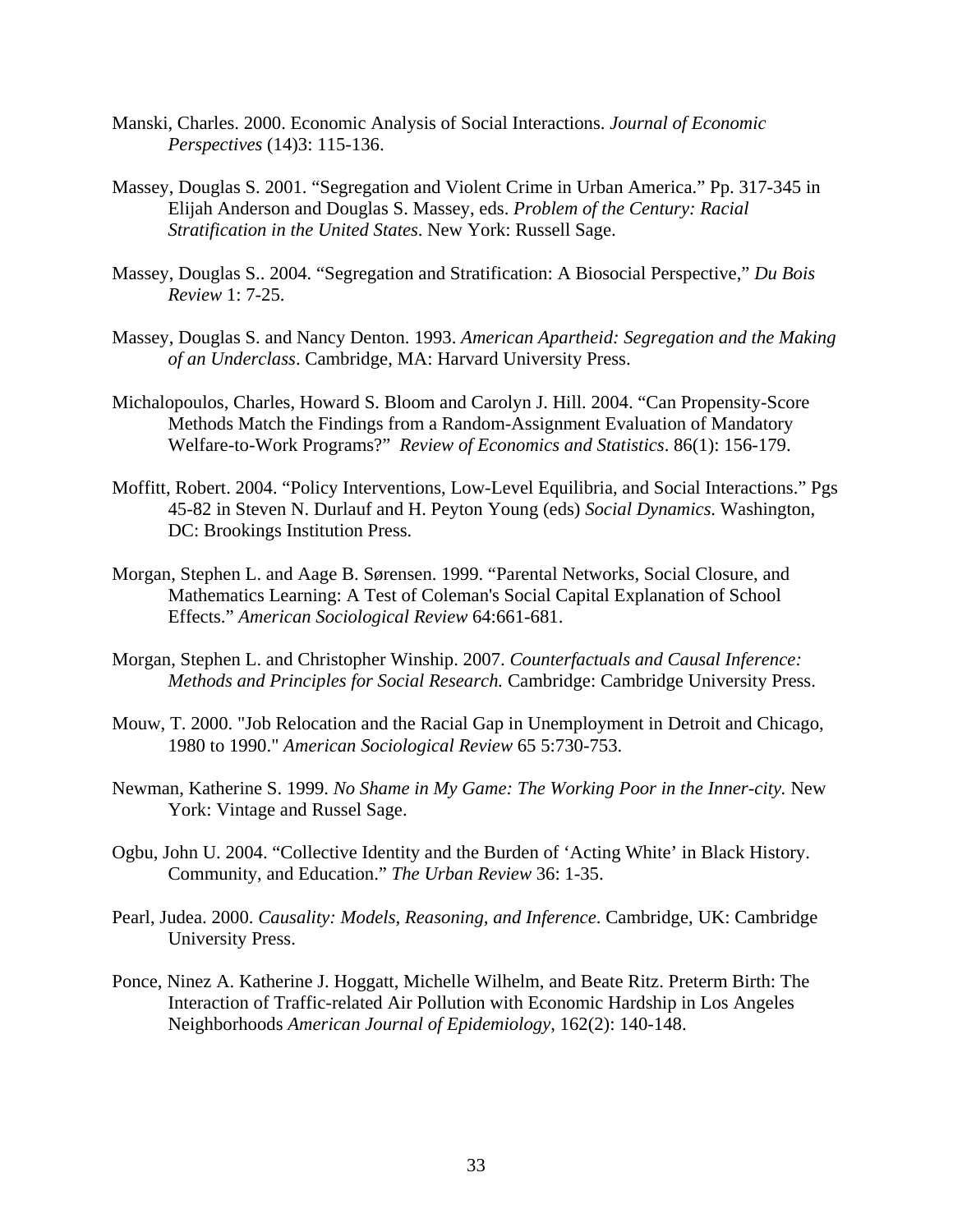- Raudenbush, Stephen W, and Sampson, Robert J. 1999. "Ecometrics: Toward a Science of Assessing Ecological Settings, with Application to the Systematic Social Observation of Neighborhoods." *Sociological Methodology* 29: 1-41.
- Robins, James A., Miguel A. Hernan, and Babette Brumback. 2000. "Marginal structural models and causal inference in epidemiology." *Epidemiology* 11 5:550-560.
- Robinson, John P. 1977. *How Americans Used Time in 1965*. Ann Arbor, Michigan: Institute for Social Research.
- Sampson, Robert, Stephen Raudenbush, and Felton Earls. 1997. "Neighborhoods and Violent Crime: A Multilevel Study of Collective Efficacy." *Science*. 227:918-924.
- Sampson, Robert J., Jeffrey D. Morenoff and Thomas Gannon-Rowley. 2002. "[Assessing](http://www.wjh.harvard.edu/soc/faculty/sampson/articles/2002_ARS.pdf)  [Neighborhood Effects: Social Processes and New Directions in Research](http://www.wjh.harvard.edu/soc/faculty/sampson/articles/2002_ARS.pdf)." *Annual Review of Sociology* 28:443-478.
- Sampson, Robert J. and Steve Raudenbush. 1999. "[Systematic Social Observation of Public](http://www.wjh.harvard.edu/soc/faculty/sampson/articles/1999_AJS_Raudenbush.pdf)  [Spaces: A New Look at Disorder in Urban Neighborhoods](http://www.wjh.harvard.edu/soc/faculty/sampson/articles/1999_AJS_Raudenbush.pdf)." *American Journal of Sociology* 105: 603-651.
- Sampson, Robert J., Patrick Sharkey, and Stephen Raudenbush. 2008. "Durable Effects of Concentrated Disadvantage on Verbal Ability among African-American Children." *Proceedings of the National Academy of Sciences* 105:845-852.
- Sampson, Robert J. 2008. "Moving to Inequality: Neighborhood Effects and Experiments Meet Social Structure" *American Journal of Sociology* 114: 189-231.
- Sharkey, Patrick T. 2006. "Navigating Dangerous Streets: The Sources and Consequences of Street Efficacy." *American Sociological* Review 71: 826-846.
- Sharkey, Patrick T. and Robert J. Sampson. Forthcoming. "Destination Effects: Residential Mobility and Trajectories of Adolescent Violence in a Stratified Metropolis." *Criminology.*
- Sieth, David C., Verma, Nandita, Bloom, Howard S. and George C. Galster. 2003. "Exploring the Feasibility and Quality of Matched Neighborhood Research Designs." MDRC. Working Papers on Research Methodology.
- Solorzano, Daniel G. 1992. "An Exploratory Analysis of the Effects of Race, Class and Gender on Student and Parent Mobility Aspirations." *Journal of Negro Education* 61: 30-44.
- Small, Mario L. 2004. *Villa Victoria: The Transformation of Social Capital in a Boston Barrio*. Chicago: University of Chicago Press.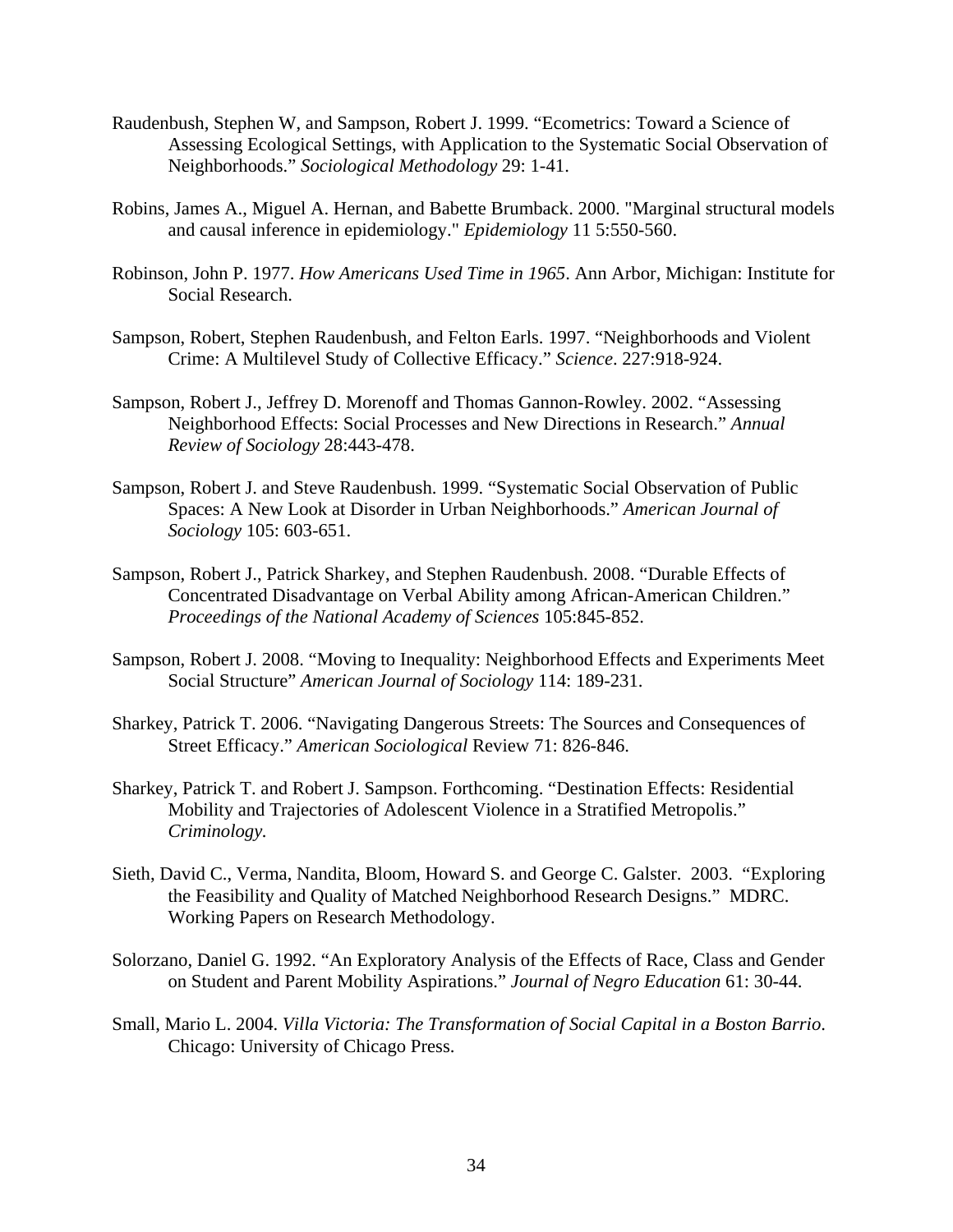- Small, Mario L. 2006. "Neighborhood Institutions as Resource Brokers: Childcare Centers, Inter-Organizational Ties, and Resource Access among the Poor." *Social Problems* 53:274-92.
- Small, Mario L. 2007. "Is There Such a Thing as 'The Ghetto'? The Perils of Assuming that the South Side of Chicago Represents Poor Black Neighborhoods." *City* 11(3):413-21.
- Small, Mario L. 2009. *Unanticipated Gains: Origins of Network Inequality in Everyday Life.* New York: Oxford University Press.
- Small, Mario Luis, Erin M. Jacobs, and Rebekah P. Massengill. 2008. "[Why Organizational Ties](http://home.uchicago.edu/%7Emariosmall/documents/SmallJacobsMassengill_forthcoming_SF.pdf%22=%22)  [Matter for Neighborhood Effects: A Study of Resource Access through Childcare](http://home.uchicago.edu/%7Emariosmall/documents/SmallJacobsMassengill_forthcoming_SF.pdf%22=%22)  [Centers.](http://home.uchicago.edu/%7Emariosmall/documents/SmallJacobsMassengill_forthcoming_SF.pdf%22=%22)" *Social Forces* 87(1).
- Small, Mario L. and Monica McDermott. 2006. "The Presence of Organizational Resources in Poor Urban Neighborhoods: An Analysis of Average and Contextual Effects." *Social Forces*. 84: 1697-1724.
- Small, Mario L. and Laura Stark. 2005. "Are Poor Neighborhoods Resource-Deprived? A Case Study of Childcare Centers in New York." *Social Science Quarterly* 86:1013-36.
- Stack, Carol. 1974. *All Our Kin*. New York: Basic Books.
- Sobel, Michael. 2006. "What Do Randomized Studies of Housing Mobility Demonstrate? Causal Inference in the Face of Interference." *Journal of the American Statistical Association* 101 (476): 1398-1407.
- South, Scott J. and Kyle D. Crowder. 1999. "Neighborhood Effects on Family Formation: Concentrated Poverty and Beyond." *American Sociological Review* 64: 113-132.
- South, Scott J. and Eric P. Baumer. 2000. "Deciphering Community and Race Effects on Adolescent Premarital Childbearing." *Social Forces* 78: 1379-1407.
- Suttles, Gerald. 1968. *The Social Order of the Slum: Ethnicity and Territory in the Inner City*. Chicago: University of Chicago Press.
- Whyte, William. 1943. *Streetcorner Society.* Chicago: University of Chicago Press.
- Wikström, P-O and Butterworth D. 2006. *Adolescent Crime : Individual Difference and Lifestyles*, Willan Publishing.
- Wilson, William Julius. 1987. *The Truly Disadvantaged: The Inner-City, the Underclass, and Public Policy*. Chicago: University of Chicago Press.
- Wilson, William Julius. 1996. *When Work Disappears: The World of the New Urban Poor*. New York: Knopf.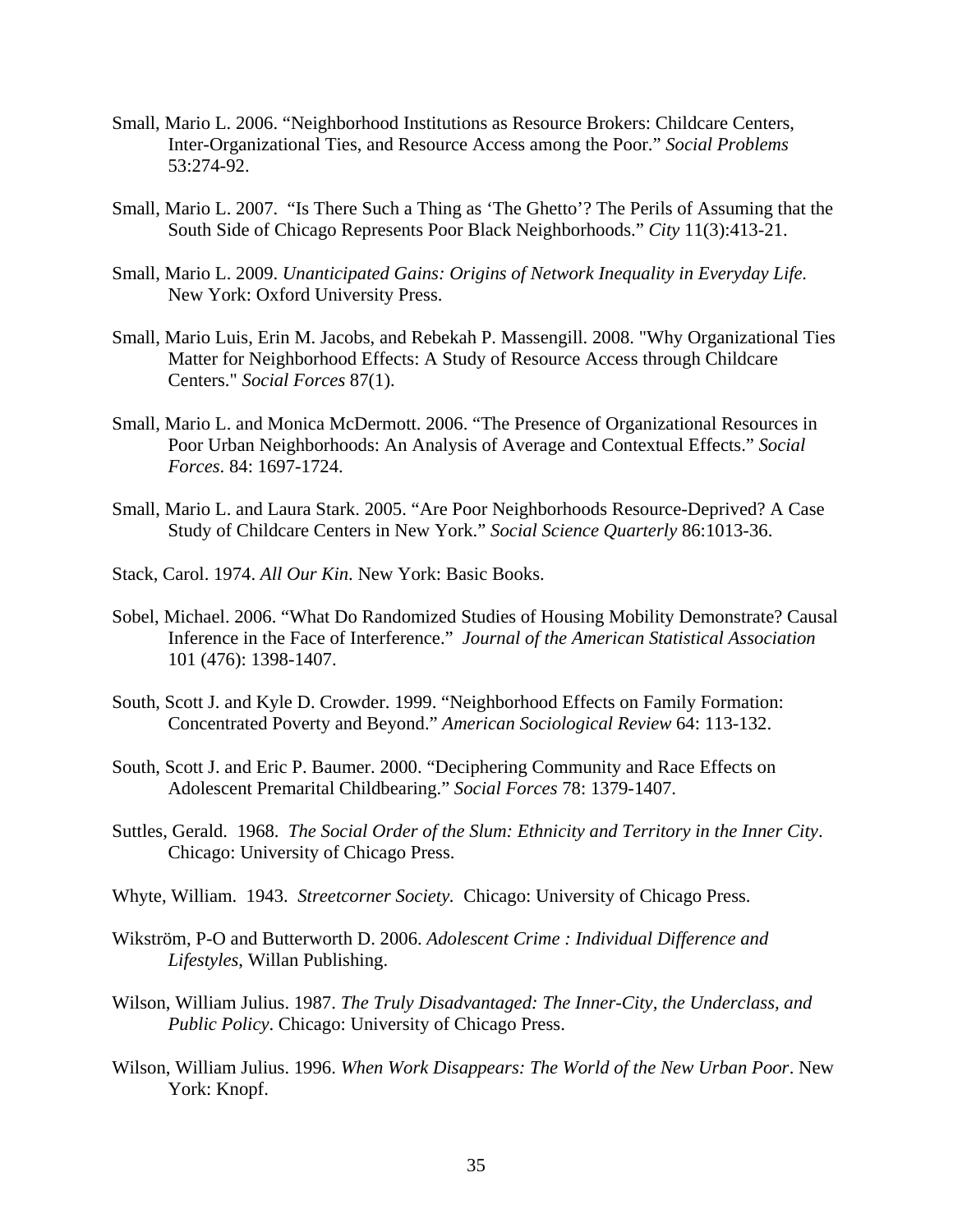- Winship, Christopher and David J. Harding. 2008. "A General Strategy for the Identification of Age, Period, Cohort Models: A Mechanism Based Approach," *Sociological Methods and Research* 36(3): 362-401
- Young, Alford A, Jr. 2004. *The Minds of Marginalized Black Men: Making Sense of Mobility, Opportunity, and Life Chances.* Princeton: Princeton University Press.
- Zenk S, Schulz AJ, House JS, Benjamin A, Kannan S. 2005b. "Application of Community-Based Participatory Research in the Design of an Observational Tool: the Neighborhood Observational Checklist," in *Methods in Community-Based Participatory Research for Health* (Israel BA, Eng E, Schulz AJ, Parker E, eds). San Francisco:Jossey-Bass, 167– 187.
- Zenk, Shannon N, Amy J Schulz; Barbara A Israel; Sherman A James 2005. "Neighborhood Racial Composition, Neighborhood Poverty, and the Spatial Access." *American Journal of Public Health* 95(4): 660-667.